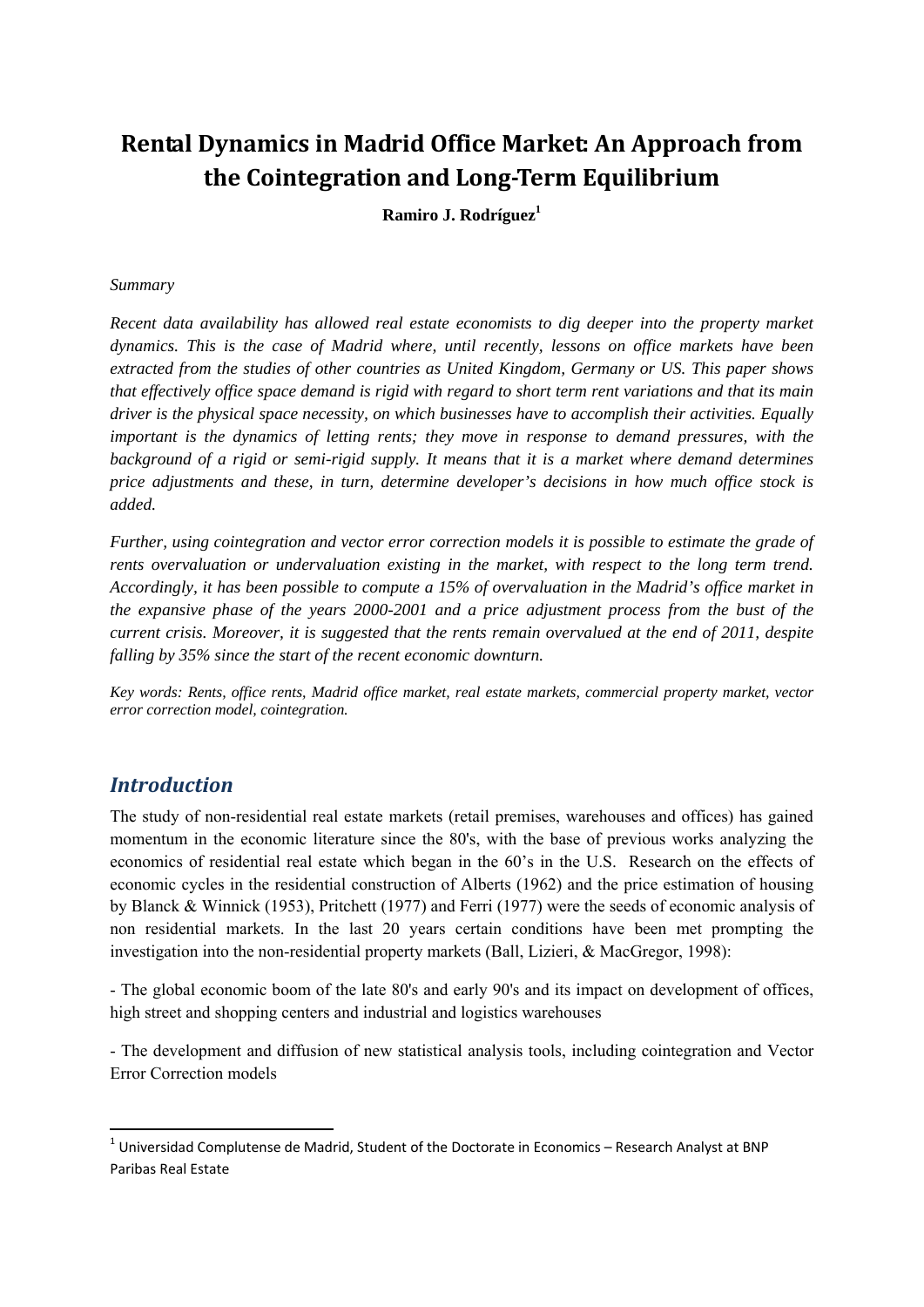- Greater availability of longer time series of supply, prices and demand of property markets

In this context, sprang the seminal works on cycles in office markets in the United Kingdom and United States of Rosen (1984) and Wheaton (1987) seeking better adjustments to the forecast of fundamentals (rent, availability, absorption of space and construction) and a deeper understanding of the relationships with macroeconomic variables. In light of these works, substantial amount of literature has been developed, extending the analysis onto other European markets since the late 90's.

Published research for the Spanish commercial property market is not abundant. It can be mentioned the work of Brounen and Jennen (2009) and Fuerst (2010), that seek to explain the rents dynamics in different European cities (10 and 19 cities, including Madrid, respectively). Brounen and Jennen use an error correction model on maximum rents and Fuerst uses linear regression models to analyze the elasticity of supply.

The objective proposed in this paper is, by using time series analysis (cointegration and error correction models), to describe the dynamics of demand for space offices, supply of office buildings and the average rents and to pinpoint long-term relationships that exist in the Madrid office market. This is achieved developing models capable of:

- Predicting future market developments in both the short and long term and identifying phases in which rents have been appreciated or depreciated against the long-run equilibrium.
- Quantifying the possible overvaluation or undervaluation of rents.

This work has adapted the theoretical model developed by Wheaton, Torto and Evans (1997) to the Madrid office market to support the econometric specification of two models employed: one using the methodology of cointegrating regression through Fully Modified OLS proposed by Phillips and Hansen (1990); and another that uses the Johansen's methodology to estimate cointegration relationships and error correction mechanisms. After this introduction, the second section is a description of how tertiary property markets work and the third section details the econometric models employed. The fourth section describes the data used and the fifth make estimates of model parameters. Finally, the sixth section discusses the results of the two estimation methodologies employed and, finally, shows the main conclusions.

#### *Economics of the commercial property markets*

Nonresidential real estate markets are composed of the interaction of four sub-markets (Ball, Lizieri, & MacGregor, 1998):

• **Users**, through which employers choose the locations where they develop their productive activity. They buy or lease space to owners of available office stock. In turn, these owners have acquired these properties recurring to the:

• **Investment market**, whereby institutional or private investors (or the users) acquire real estate assets based on their performance relative to other assets (Opportunity cost). They have bought their properties using the second hand market or to the:

• **Promotion market**, through which new buildings are added to the existing stock. This promotion of new offices is activated when employers require additional space, in a market of completely inelastic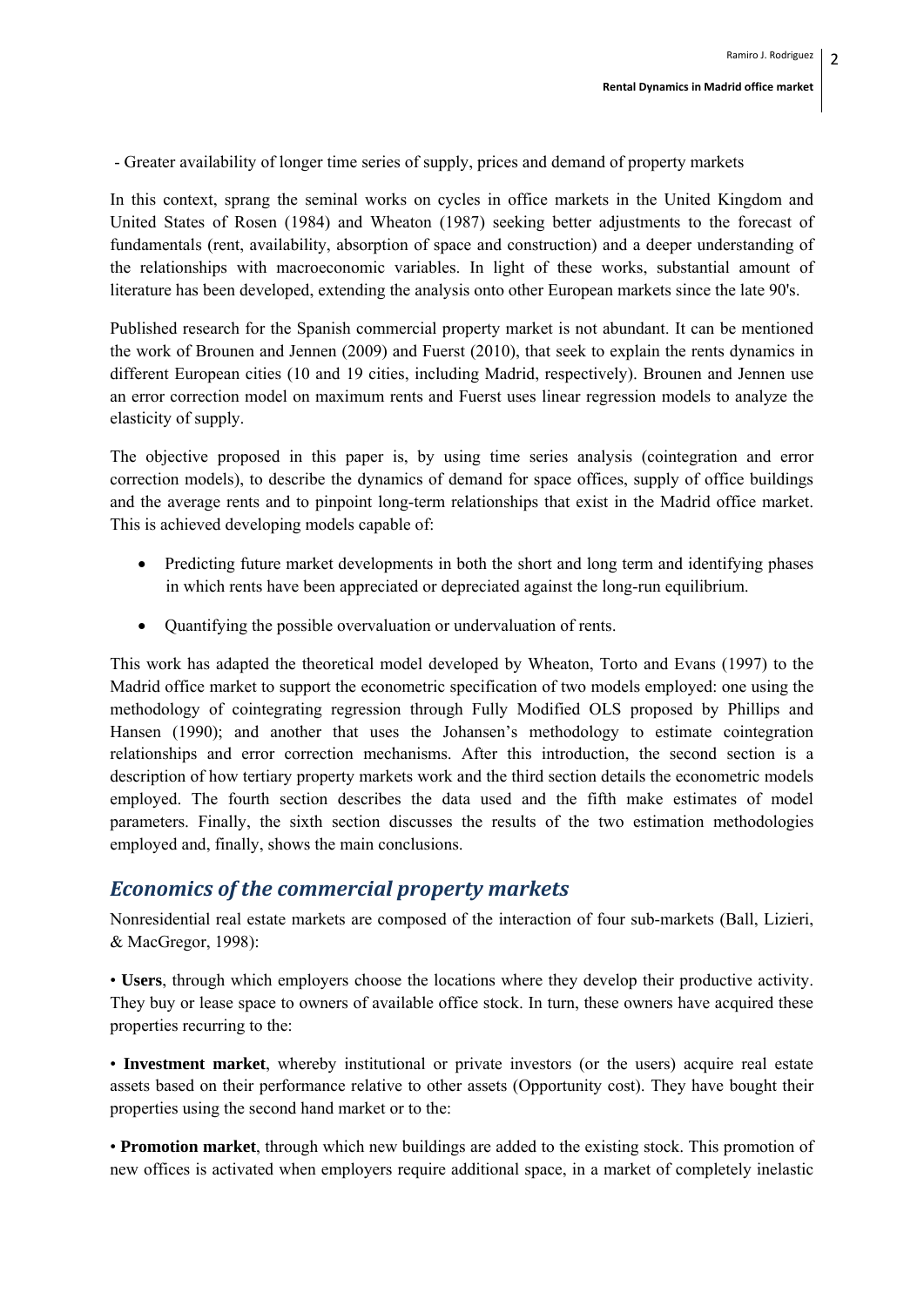short term supply. In effect, these new buildings are constructed to be traded among investors some time after the start of the promotion, between 18 and 24 months later, explaining the inelasticity of the supply. The spaces on which to build new buildings are acquired in the:

• **Land market**, corresponding to the (limited) locations on which the new supply will be developed. The type of building to be built depends on the opportunity costs of alternative uses that may be given to the final construction. Consequently, every possible use (residential, commercial, industrial, offices, etc.) is *competing* with the others, thereby determining cost of the soil.

This work aims to analyze the final office-user market, where rents are formed each period. The following describes the operation of the office market, which will support us in specifying our empirical models<sup>2</sup>.

Demand for offices is mainly derived from the need to use space as input of production, mainly of non-industrial activities, needing a specific location to harbor the labor force. Among the main activities demanding office space we can mention:

- Business services sector
- Financial, insurance and real estate
- Support for industrial production (management, human resources, etc.)
- Public Administration

The labor absorbed by these activities can be classified as *office employment* due to about 75% of total employment in these sectors may be housed in office buildings (Wheaton W., 1987). Accordingly, the occupied stock depends deeply on the labor cycle.

Businesses demand office space from landlords aiming to obtain the maximum return on their investment that participate in the market offering space to let to businesses.

According to BNP Paribas Real Estate (2011) the general practice in the user market in Madrid is 80% of transactions as offices leases, 5% as pre-lets and the rest as sales. It is therefore a reasonable assumption in most empirical studies (including this) that the owners are limited to rent space (never sell) and end users to take leased space (never purchase it). This will facilitate the analysis and focus of the dynamics of rent, letting alone selling prices, which are balanced in the investment market.

**Office stock** is the market supply. It has the characteristics of a fixed asset subject to depreciation (destruction and change of use) as well as accumulation through new construction. There will be new stock added when property prices charged by developers exceed construction costs (interest rate, land, construction, materials, etc.). In other words, once the shortage in the available stock is transferred to rental increases in the user market, and finally to the selling market, developers will begin the

 $2$  This model attempts to give theoretical explanation to the formation of office rents, but may be easily extrapolated to other non‐residential property markets, as retail/malls and logistics/industrial warehouses.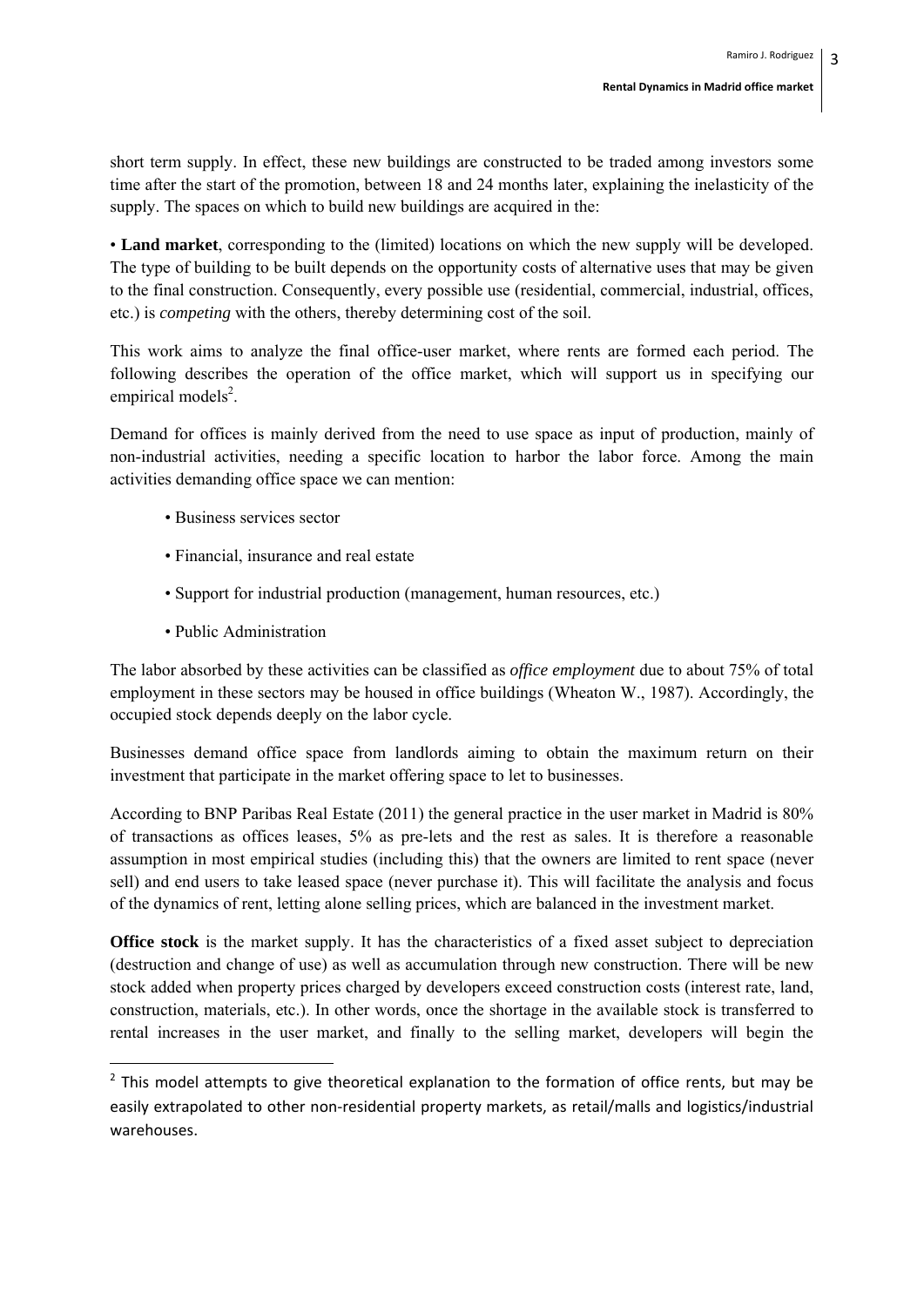construction of new buildings to benefit of the higher property prices. Developments cease at the moment in which the stock available caters all demand, causing prices of the property falling back to the level of replacement costs. In this sense, the office promotion market can be considered as an "imbalance phenomenon" (Ball, Lizieri, & MacGregor, 1998). Once the imbalance is observed in the user market, new stock is added in the next period, thus forming a real estate cycle.



*(Source: BNP Paribas Real Estate) Figure 1 shows the (delayed) response in the supply of new development to the dynamics of real rents in Madrid. The response is clearly observed in 2001 and 2002 when deliveries responded to the peak rents observed in 2000 (second half). The same reaction was seen after the rents peak in 2007, with an impact in the first half of 2009, although with less intensity than in 2001/2002.* 

Developers will construct new buildings according the balance of the asset price and their replacement costs. That is, office supply responds positively to higher property prices and negatively to the production costs and financing, which are assumed exogenous.

Meanwhile, property prices are higher the more scarce the available stock is (once exhausted the resource of reduction of space per employee), that is, the lower the vacancy rate, which is the ratio between the total floor area and stock, the higher the rental values. In turn, this shortage is greater in periods of increased economic activity. In summary, the office market holds a close correlation with the real business cycle and employment market.



*(Source: BNP Paribas Real Estate)*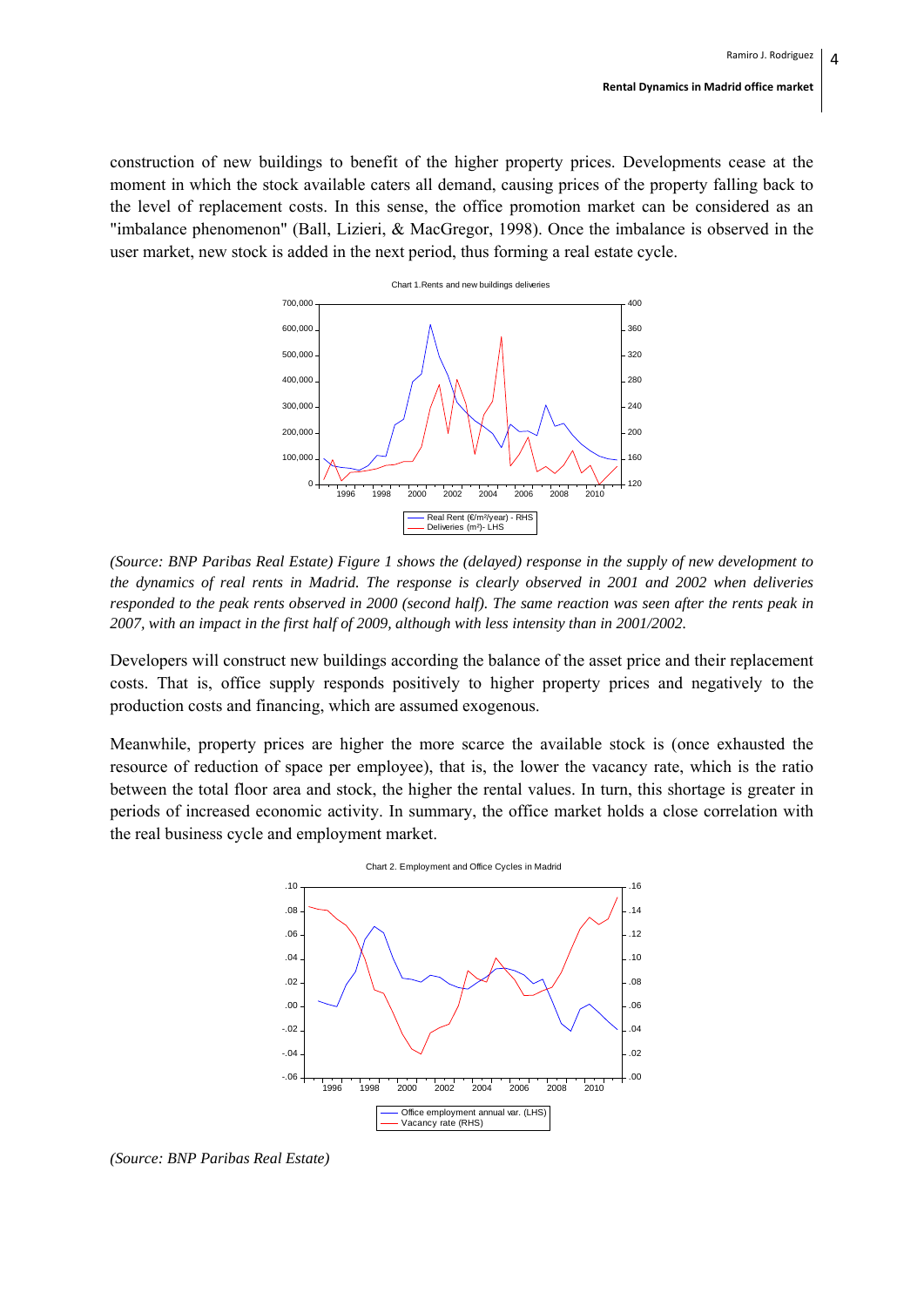Chart 2 shows two cycles of the office market in Madrid in its variables of vacancy rate (ratio of available surface area on the total stock) and level of office jobs. A countercyclical movement of the two variables is clearly observed. The analysis indicates that in times of high demand for labor the floor area of offices is reduced; having the respective impacts on land, investment and promotion markets.

The high correlation between activity variables (production, economic sentiment, etc.) and employment as well as the correlation between national and local employment allow for obtaining similar adjustments in the commercial real estate models. According to Brounen and Jennen (2009) no significant differences are obtained. Therefore, following these authors we have chosen the office employment in Madrid as the main indicator determining the need for space and therefore office demand.

### *Theoretical model*

Scheme 1 shows a conceptual framework that helps to explain the key relationships of an office property market, which can be applied to any empirical modeling of office market or any other nonresidential market (Brooks & Tsolacos, 2010). The direction of the arrows indicates whether a variable affects or is affected by other(s). For example, the level of employment directly affects the occupied office stock, but is not affected by other variables. The employment variable will therefore be considered as exogenous to the office market. The sign accompanying the arrow corresponds to the effect of a change in the origin variable on the target variable. Continuing the example, an increase (decrease) in level of employment will increase (decrease) the occupied stock. The endogenous variables, therefore, are occupied stock (demand), new development (supply) and rental levels. In the following sections we specify the equations derived of this scheme.

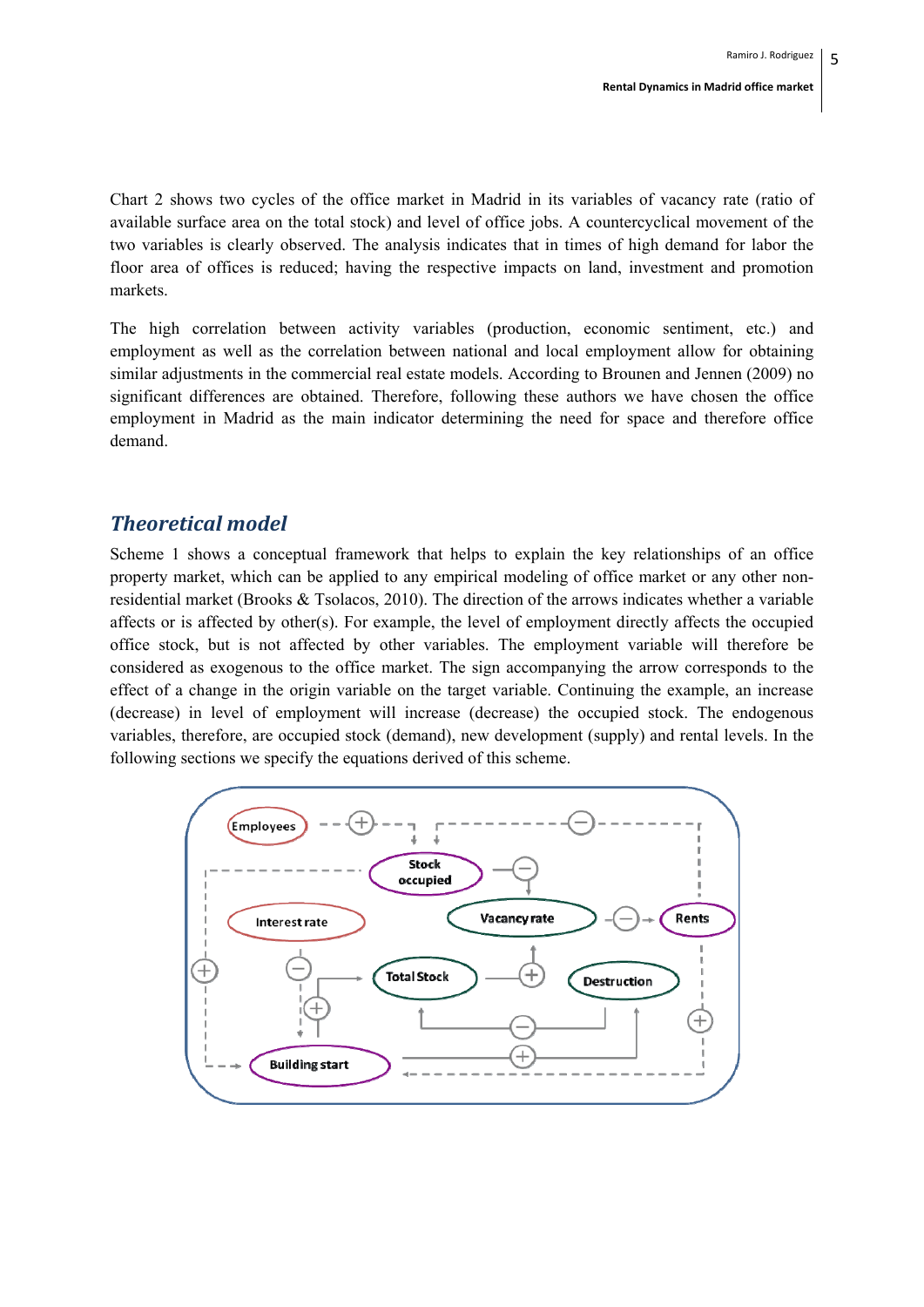#### **Occupied space, employment and rents**

As mentioned above, this paper will use the theoretical model by Wheaton, Torto and Evans (1997). The first relationship to comment is that between occupied space (demand), office employment and rental levels. When office employment increases or rents decrease two immediate effects are triggered: An upward pressure on the space occupied per employee and a sub-optimal use of the current occupied space. Consequently, companies will want to adjust the space used. However, long term leases (5 to 10 years in Madrid's market) generate frictions in the adjustment of the space occupied (DiPascuale & Wheaton, 1995). In other words there is no instant adjustment to changes in employment and rents. Recon this relationship it is proposed the following space demand function:

$$
OS_t^* = \alpha_0 E M P_t^{\alpha_1} R_{t-1}^{\alpha_2}
$$
  

$$
\log (OS_t^*) = os_t^* = \alpha_0 + \alpha_1 e m p_t + \alpha_2 r_{t-1}
$$
 (1)

Where  $OS<sub>t</sub>^*$  is the level of **required space**, that businesses would take-up if they had no space adjustment restrictions. Such restrictions do not exist in long-term, in the end of the lease contracts, therefore (1) can be associated to the **long-term demand**.

From the discussion on the functioning of the market we acknowledge that this demand depends on the (office) employment,  $EMP_t^{\alpha 1}$  and the rent level observed in the last period,  $R_{t-1}^{\alpha 2}$ .

Short term changes of employment and rents will make companies want to change their space used. However, given the rigidities imposed by the contracts, some can not adjust, whereby the current market demand differs from the long term. Accordingly, there is an adjustment process in each period in the occupied area, represented by:

$$
\frac{OS_t}{OS_{t-1}} = \left(\frac{OS_t^*}{OS_{t-1}}\right)^{t_1}
$$

$$
\log\left(\frac{OS_t}{OS_{t-1}}\right) = os_t - os_{t-1} = \tau_1 (os_t^* - os_{t-1}) = AN_t
$$
(2)

Where  $OS_t$  is the space currently occupied and its log difference equivalent to the short-term dynamics of the demand or net absorption,  $AN_t$ .  $\tau_1$  represents the proportion of firms that, by contracting or regrouping space, have reached their long-term demand in the period t. At steady state there is no net absorption, because the space occupied is set equal with the required space. Replacing (1) in (2) we obtain a new expression for the dynamics of short-term net absorption:

$$
AN = \gamma_0 + \gamma_1 emp_t + \gamma_2 r_{t-1} - \tau_1 os_{t-1}
$$
\n(3)

In equation (3), the mechanism by which the short-term demand is adjusted to achieve the long-term demand depends on rents and employment<sup>3</sup>. Estimation of the coefficients of (1) and (3) (A,  $\gamma$ ,  $\tau$ ) will be discussed in the section on econometric specification.

<sup>&</sup>lt;sup>3</sup> As mentioned above, also depends on the intensity of land use. This is why you can specify (1) in depending on the surface of the previous period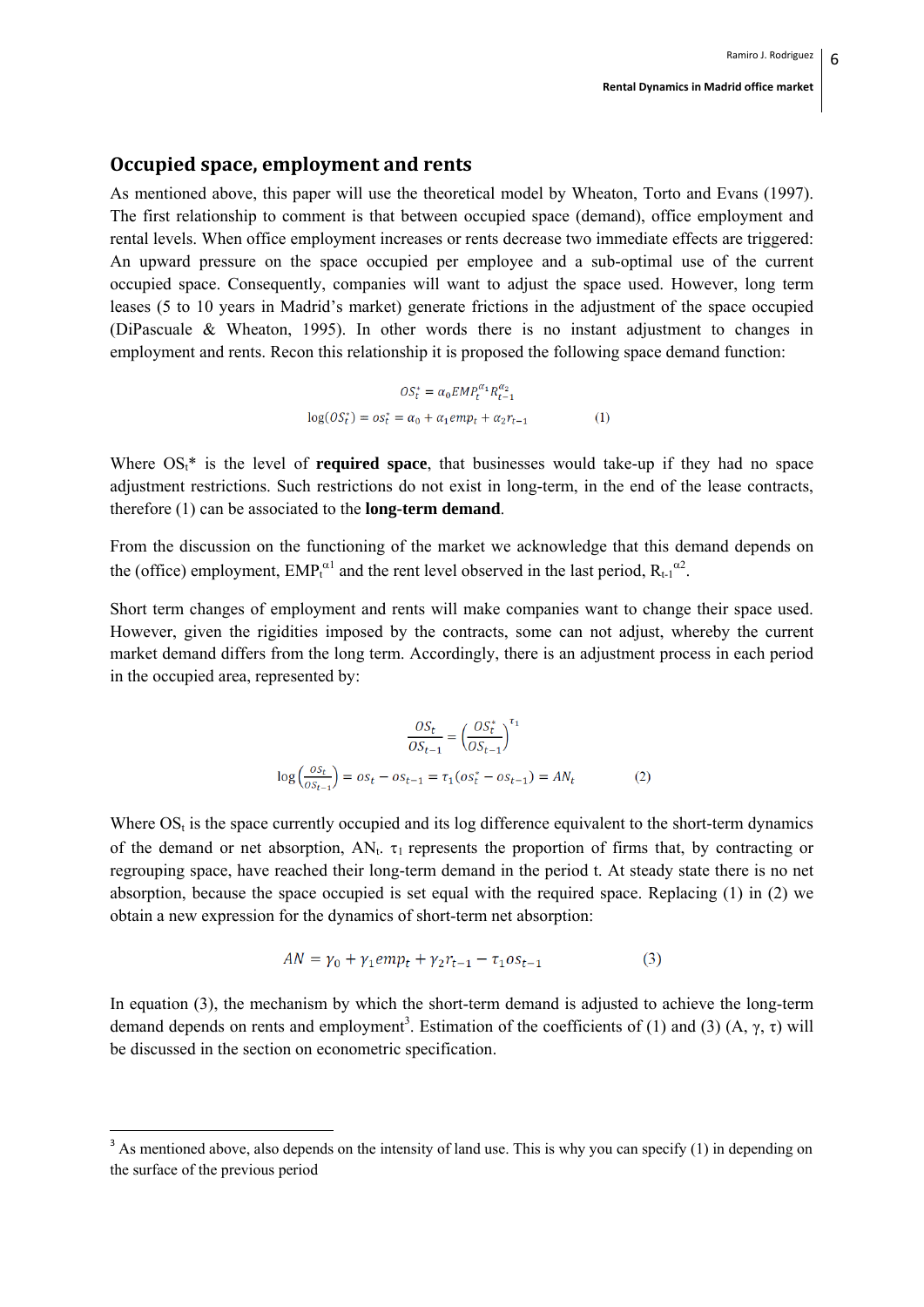#### **Rents and vacancy rate**

There is a strong correlation between rents levels and availability of space. The more (less) the availability (or vacancy rate) the less (greater) tend to be the rents (Wheaton, Torto and Evans, 1997). The **equilibrium rents** (long term) can be represented by:

$$
R_t^* = P_0 V A C_t^{P_1}
$$
  

$$
\log(R_t^*) = r_t = \rho_0 + \rho_1 v a c_t
$$
 (4)

Where  $R_t^*$  is the **real rent in the steady state** (long term) defined from the VAC or vacancy rate:

$$
STOCK_{t} = OS_{t} - VS_{t}
$$

$$
VAC_{t} = \frac{vs_{t}}{STOCK_{t}}
$$
(4a)

Where  $STOCK<sub>t</sub>$  is the total office stock and and VS is the vacant surface in period t.

Short term rental levels may differ from the steady state. In this case, there will be an adjustment process that will lead to rentals to their steady state or long-term equilibrium. Therefore, it is convenient to use some error correction mechanism in the specification of rents' short-term dynamics, to account for the *cycle* adjustments.

The dynamics of the **short-term rents** shall be specified by an Error Correction Model, in which the percentage change of each period will depend, among other factors, of the discrepancy between the rent and the equilibrium rent determined in (4):

$$
\Delta r_{t} = \mu_{0} \xi_{t-1} + \sum_{i=1}^{k_{1}} \mu_{1} \Delta r_{t-i} + \sum_{i=1}^{k_{2}} \mu_{2} \Delta v a c_{t-i} + \mu_{3} + \varepsilon_{t}
$$
(5)  

$$
\Delta r_{t} = \mu_{0} (r_{t-1} - \rho_{0} - \rho_{1} v a c_{t-1}) + \sum_{i=1}^{k_{1}} \mu_{1} \Delta r_{t-i} + \sum_{i=1}^{k_{2}} \mu_{2} \Delta v a c_{t-i} + \mu_{3} + \varepsilon_{t}
$$
(5a)

The expressions (5) and (5a) show how rent variation in each period depends on the variations in employment and the availability rate in previous periods, and how far from the equilibrium is the observed rent. Estimating the coefficients (4) and (5) (μ, ρ,) and the selection of the delays (k) will be analyzed in the section on econometric specification.

#### **New building starts and deliveries**

As discussed in the chapter of economics of the real estate markets, developers start new projects based on the balance of the asset market price (offices) and the replacement costs. The office supply responds positively to higher property prices and negatively on production and financing costs, which in this paper are assumed exogenous. The sale price is in turn determined by the lease rents and a discount rate. In addition, developers will take into account the intensity of use of the current stock as an indicator of demand they will face once the project is developed. In short, the supply function should take into account rents, vacancy rate, interest rate and replacement costs: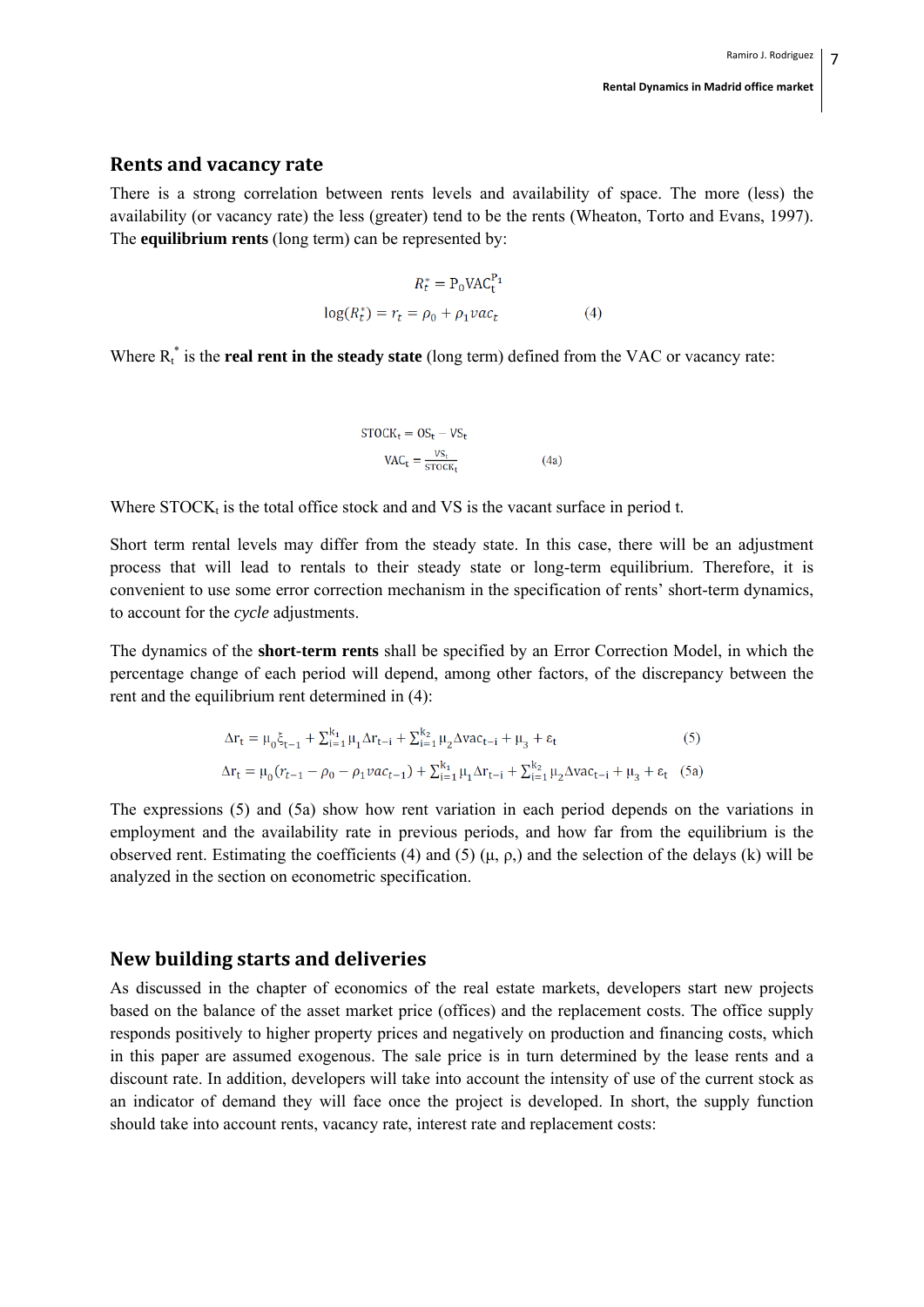$$
BS_t = \lambda_0 R_{t-n_1}^{\lambda_1} OS_{t-n_2}^{\lambda_2} CC_{t-n_3}^{\lambda_3} i_{t-n_4}^{\lambda_4}
$$
  

$$
log(BS_t) = bs_t = \lambda_0 + \lambda_1 r_{t-n_1} + \lambda_2 os_{t-n_2} + \lambda_3 cc_{t-n_3} + \lambda_4 i_{t-n_4}
$$
 (6)

Where  $BS_t$  is the building starts,  $cc_{t-13}$  and  $i_{t-14}$  are the long-term construction costs and interest rate observed certain periods before.

At the same time office stock varies as projects started certain periods before are deliveries and destruction (depreciation) has taken place. Thus, the level of offices stock will be given by the following identity:

$$
STOCK_{t} = (1 + \delta)STOCK_{t-1} + \sum_{i=k-1}^{k+1} BS_{t-i}
$$
 (7)

It is worth noting that the start of new buildings modeled here are a different series than those of deliveries of new buildings. Data from BNP Paribas Real Estate correspond to deliveries and not starts. For this reason the econometric treatment can vary in terms of delays in the variable and even in the statistical representation.

To close the modeling section, we specify the identities of the variables endogenous to the model:

$$
VACR_t = \frac{(STOCK_t - OS_t)}{STOCK_t}
$$
 (8)  

$$
VAC_t = (STOCK_t - OS_t)
$$
 (9)

### *Madrid office market*

The database used in this report was provided by BNP Paribas Real Estate and contains biannual data from 1995 through the second half of 2011. It conveniently collects two complete cycles of the Spanish economy, as the boom and the subsequent "dot-com crisis" and the boom of the years 2004- 2007 and the subsequent crisis since then until today. Although data are usually presented in quarterly series, the first statistical collections were made semiannually, so the series are presented in this way in this work. A positive effect of this constraint is avoiding some inherent volatility of higher frequency series.

The geographical scope corresponds to the offices within metropolitan area of Madrid, plus municipalities of Las Rozas, Pozuelo, Alcobendas and San Sebastian de los Reyes. The detail of the variables included in the study is provided in Annex II and the following table presents a summary of key statistics: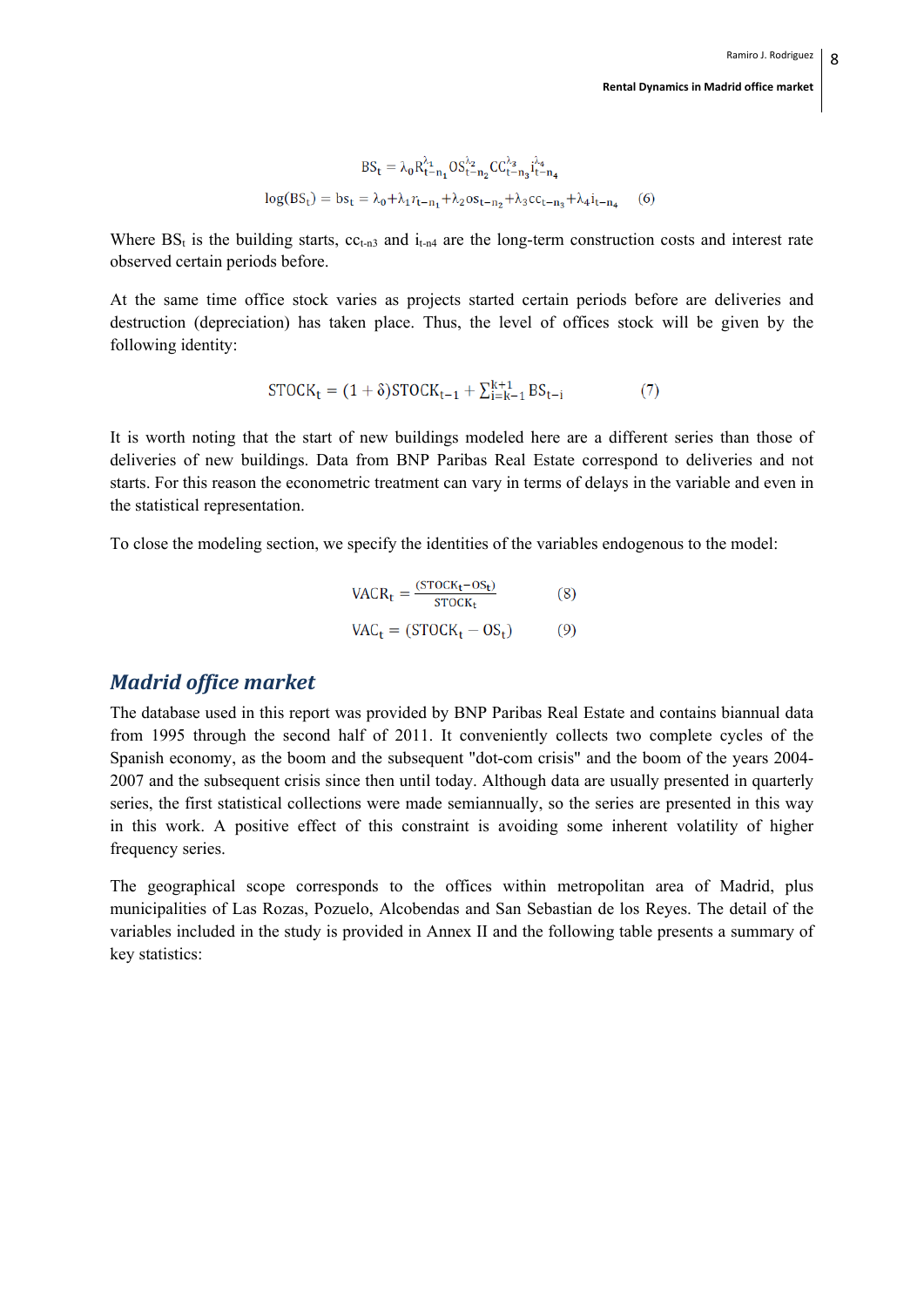|                | Occupied<br>stock       | Vancant<br>surface    | Office stock            | Vacancy rate       | <b>Delieveries</b>   | Real rent                   | Office<br>employment |
|----------------|-------------------------|-----------------------|-------------------------|--------------------|----------------------|-----------------------------|----------------------|
| Unit           | (m <sup>2</sup> )       | (m <sup>2</sup> )     | (m <sup>2</sup> )       | $(\% )$            | (m <sup>2</sup> )    | $(\epsilon/m^2/a\text{ño})$ | 000 pers.            |
| Mean           | 8.487.625               | 820.107               | 9.307.732               | 8.8%               | 140.536              | 206.7                       | 894                  |
| Median         | 8.850.804               | 834.572               | 9.666.846               | 8.4%               | 78.008               | 201.6                       | 912                  |
| Max            | 10.331.747<br>(2008 S1) | 1.572.982<br>(2010S1) | 11.747.581<br>(2011 S2) | 14.4%<br>(1995 S1) | 575.066<br>(2005 S1) | 366.1<br>(2001 S1)          | 1.134<br>(2007 S2)   |
| Min            | 5.624.556<br>(1995 S1)  | 177.703<br>(2001 S1)  | 6.570.192<br>(1995 S1)  | 2.0%<br>(2001 S1)  | 1.000<br>(2010 S2)   | 141.9<br>(1997 S1)          | 591<br>(1995 S1)     |
| Std. Deviation | 1.631.257               | 371.223               | 1.789.513               | 3.7%               | 135.133              | 53                          | 189.4                |
| Observations   | 33                      | 33                    | 33                      | 33                 | 33                   | 33                          | 33                   |

#### Table 1. Main model variable statistics

Table 1 lists the variables of the model to be estimated in the next section. The main property-related variables are measured in meters squared. Except the vacancy rate that expresses the available surface as a percentage of the stock. The average rent is measured in  $\epsilon/m^2$ /year and is deflacted using GDP deflator (2005=100) published by the IMF. Values in parentheses show extreme points.



Figure 3 shows a simple but significant story of the recent crisis in Spain and Madrid. The maximum level of office employment is registered in the second half of 2007, causing the maximum occupied space level reached in the first half of 2008. This generated a decrease in vacancy rate from 10% to 7% between first 2005 and 2007 (Figure 2). Once the crisis hit, the beginnings of new construction was halted for reaching a low of 10,000 square meters in the second half of 2010. Standard deviation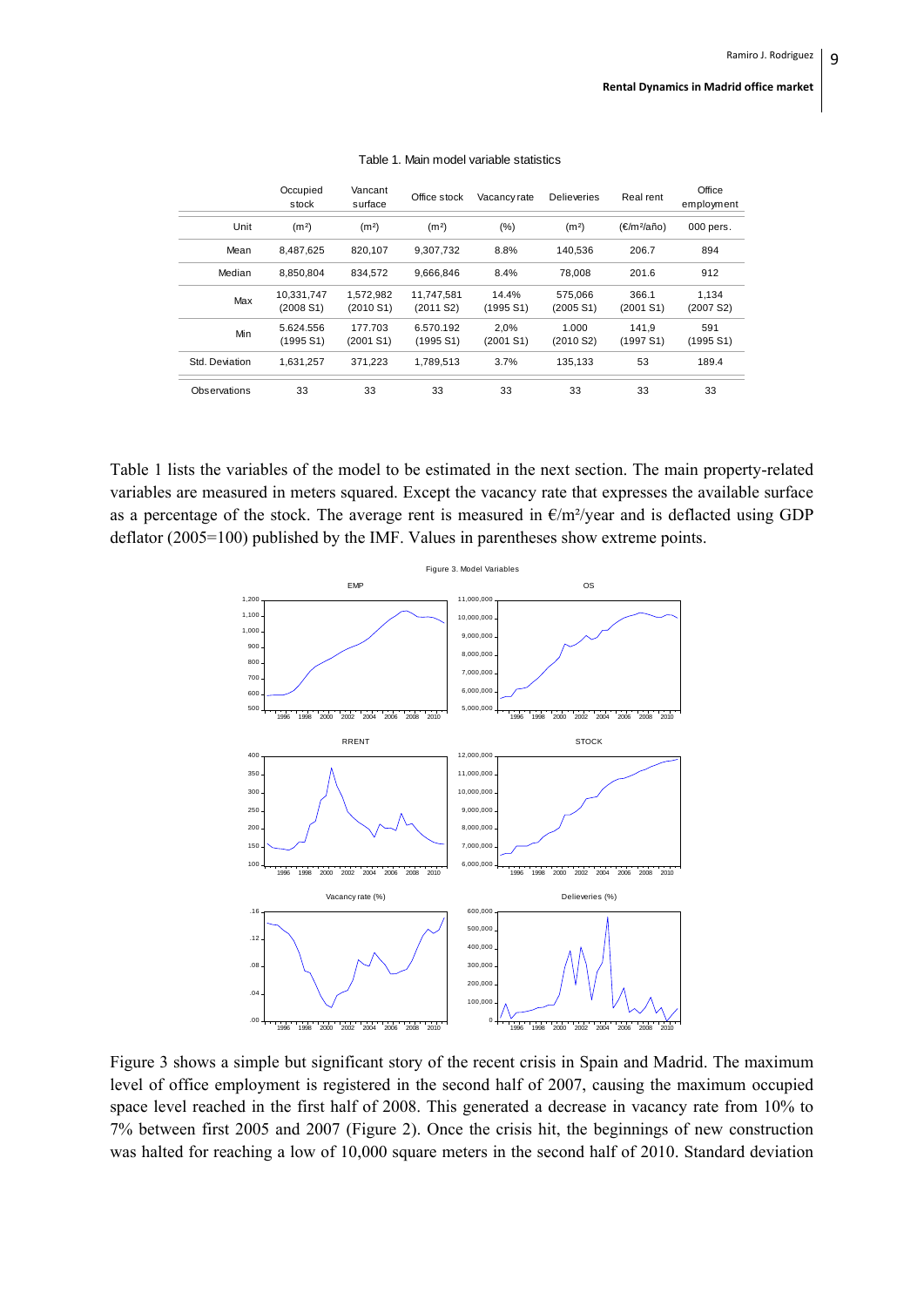figures indicate high volatility in the supply of new development, in line with the variables of investment in physical capital.

It also shows that the maximum and minimum size of such series as occupied stock, stock and employment. They have their maximum values at the beginning and end of the series, indicating a tendency to the long-term growth, which is the same as non-stationarity in the series average, such as many economic variables.

Rent and vacancy rate series show two cycles: the first seems to start in the mid-nineties, reaching its peak in 2000, coinciding with the "dot com crisis". The second began around 2004, to reach its peak in the year 2008. It is also possible to observe the continuing growth trend in variables as occupation, stock and employment. Deliveries of new development are the most volatile component.

The possible co-movements of the series have been traced through their correlations and collected in Table 2. On the demand side, a close-to-one (and very significant) correlation between employment and the occupied stock makes clear the role of economic activity but also the fact that the series are not stationary. Meanwhile, the average rent does not display its negative effect in demand. This can be explained by the co-movements in times of boom and slowdown which linear correlation captures as co-movements of the variables. However, changes in rents do affect negatively the demand for occupied space, an effect that can be recovered in the econometric specification.

The correlation of -0.88 between average real rent and vacancy rate (p-value of zero) confirms other sound interplay of the real estate variables. The effect of both the stock and the available sotck (components of the vacancy rate) is clear and intuitive. That is why the coefficient is less than zero.

To conclude this section one can say that new deliveries have no strong correlation with the selected variables. As already noticed in Table 1 the high volatility of the series can reduce their correlation with the other fundamentals.

> Table 2. Correlation analysis Sample (adjusted): 1995S1 2011S2 Observations (after adjustments): 33

| Correlation<br>p-value | Occupied<br>space   | Vacant space        | Office stock        | Vacancy rate        | Deliveries          | <b>Real Rent</b>    | Office<br>employment | Euribor (12<br>months) |
|------------------------|---------------------|---------------------|---------------------|---------------------|---------------------|---------------------|----------------------|------------------------|
| Occupied<br>space      | 1.0000<br>-----     |                     |                     |                     |                     |                     |                      |                        |
| Vacant space           | 0.3332<br>0.0581    | 1.0000<br>-----     |                     |                     |                     |                     |                      |                        |
| Office stock           | 0.9807<br>0.0000    | 0.5112<br>0.0024    | 1.0000<br>-----     |                     |                     |                     |                      |                        |
| Vacancy rate           | $-0.2125$<br>0.2350 | 0.8381<br>0.0000    | $-0.0199$<br>0.9126 | 1.0000<br>-----     |                     |                     |                      |                        |
| <b>Deliveries</b>      | 0.1978<br>0.2698    | $-0.3590$<br>0.0402 | 0.1059<br>0.5577    | $-0.4674$<br>0.0061 | 1.0000<br>-----     |                     |                      |                        |
| <b>Real Rent</b>       | 0.2591<br>0.1454    | $-0.6972$<br>0.0000 | 0.0915<br>0.6124    | $-0.8828$<br>0.0000 | 0.4529<br>0.0081    | 1.0000<br>-----     |                      |                        |
| Office<br>employment   | 0.9905<br>0.0000    | 0.3467<br>0.0481    | 0.9748<br>0.0000    | $-0.1798$<br>0.3167 | 0.1937<br>0.2802    | 0.2024<br>0.2587    | 1.0000<br>-----      |                        |
| Euribor (12<br>months) | $-0.7041$<br>0.0000 | 0.0510<br>0.7780    | $-0.6313$<br>0.0001 | 0.4803<br>0.0047    | $-0.3762$<br>0.0309 | $-0.3160$<br>0.0732 | $-0.6969$<br>0.0000  | 1.0000<br>-----        |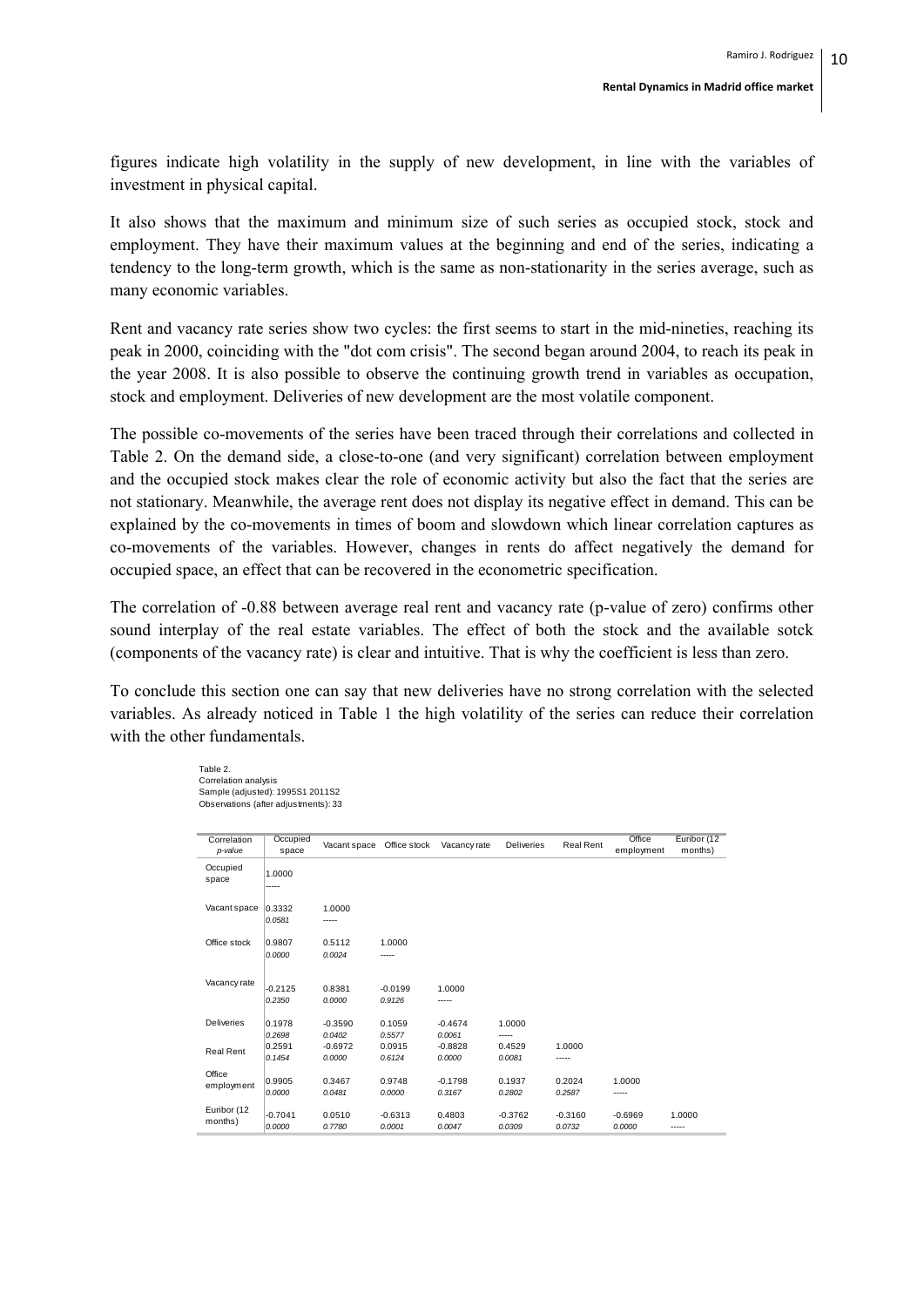*Table 2 contains the correlations between different variables involved in the model, with p-values for each correlation. Interest rate data were added for analyzing whether or not are related to the new construction deliveries. The analysis suggests that the linear relationship between two variables is negative, although not very strong. However, the stock reflects higher correlation and in the same direction.* 

### *Econometric Specification*

In this section we present the results of two methods selected for estimating the equations of Demand, Rents and Deliveries. These methods are:

- Cointegrating regression, using the method of Fully Modified OLS estimation proposed by Phillips and Hansen (1990). Under this method, the standard assumptions of the asymptotic analysis are valid in the presence of 1<sup>st</sup>-order non-stationary and cointegrated series. The inference on the estimated coefficients is possible because the t-statistic and f- distributions behave optimally. In this way a structural modelling in a multivariate system is performed, explaining the changes in endogenous variables by the values (delayed or not) of other explanatory variables. In this case, the functions used replicate equations (1) to (7).

- Maximum likelihood proposed by Hansen BE (1992a) and (1992b) which is the formulation of a restricted VAR model. This approach results in Error Correction Models, which restrict the cointegrating vectors assumed for all variables involved in the model as relationships determined by the theory. In this case, the restrictions fit theory explained above.

In both cases the variables involved in the model must be first-order integrated  $(I(1))$ . In other words, the variables must be stationary in first difference. This is a necessary condition for the existence of cointegration<sup>4</sup>, concept on which to VEC models and the cointegration regression are based (Brooks  $\&$ Tsolacos, 2010).

<sup>&</sup>lt;sup>4</sup> In this paper we use the concept of weak stationarity or mean stationarity, without requiring stationarity in variance nor autocovariance.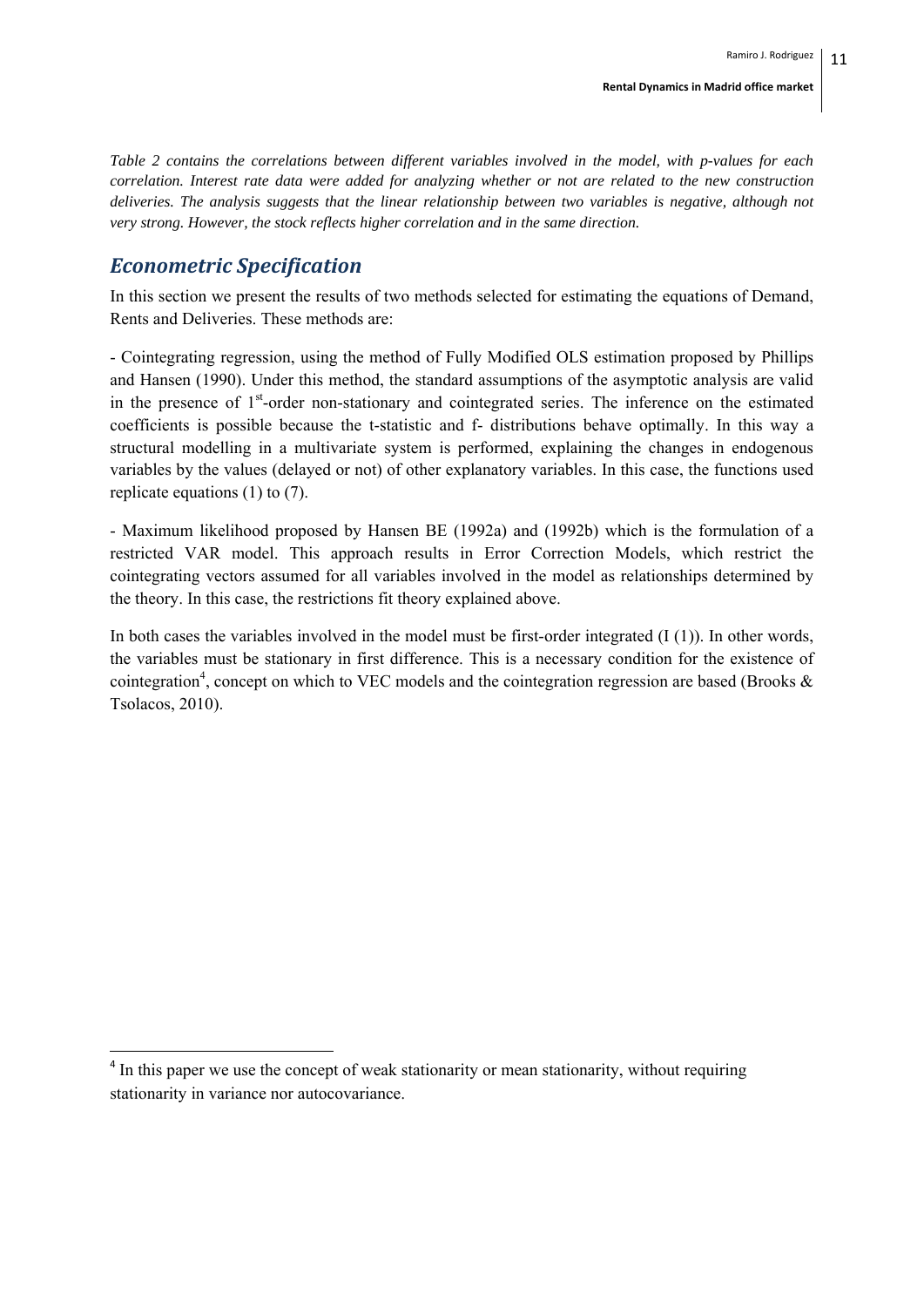### **The concept of cointegration and its role as evidence of long‐term equilibrium**

According to Engle and Granger (1987) a vector of variables is cointegrated when (a) all its components have the same order of integration and (b) there is (at least) a vector of coefficients constituting a stationary linear combination (of the variables vector).

If a set of (non-stationary) series moves in a coordinated manner over time (obey the same laws of nature, for example) can be said that these series have along-term relationship. The existence of cointegration may be a reflection of this relationship and identify that the co-movements are sustained in the long term, although fluctuations differ short term. This is why we will proceed to verify the existence of unit root and cointegration between the variables involved in the model.

The following is the assessment of the existence of unit roots in the model variables, which is made by the Augmented Dickey-Fuller Test.

|                                     | Lag Length: 0 (Automatic - based on SIC, maxlag=8) |              |              |              |                   |                  |                      |  |
|-------------------------------------|----------------------------------------------------|--------------|--------------|--------------|-------------------|------------------|----------------------|--|
|                                     | Occupied<br>space                                  | Vacant space | Office stock | Vacancy rate | <b>Deliveries</b> | <b>Real Rent</b> | Office<br>employment |  |
| P-value                             | 0.2825                                             | 0.8193       | 0.8165       | 0.3828       | 0.0325            | 0.0898           | 0.9999               |  |
| P-value for the<br>first difference | 0.0002                                             | 0.0200       | 0.0000       | 0.0284       | 0.0000            | 0.3169           | 0.0497               |  |
| Integration<br>Order                | I(1)                                               | I(1)         | I(1)         | I(1)         | I(0)              | I(2)             | I(1)                 |  |

\* The same order of integration results are obtained with the variables in logarithms

\*\* The Real Rent variable reached its stationary level with the first difference with a P-value of 0.0000

### *Cointegrating Regression results*

Null Hypothesis: Variable has unit-root

This method assumes for the estimation the existence of cointegration between the variables implied in the model. This is the statistical representation of the assumption of a long-term equilibrium relationship in the studied variables. In this sense the coefficients estimated have the suitable properties for inference, with the conventional asymptotic properties. The prove of existence of cointegrating relationships is found in annex II.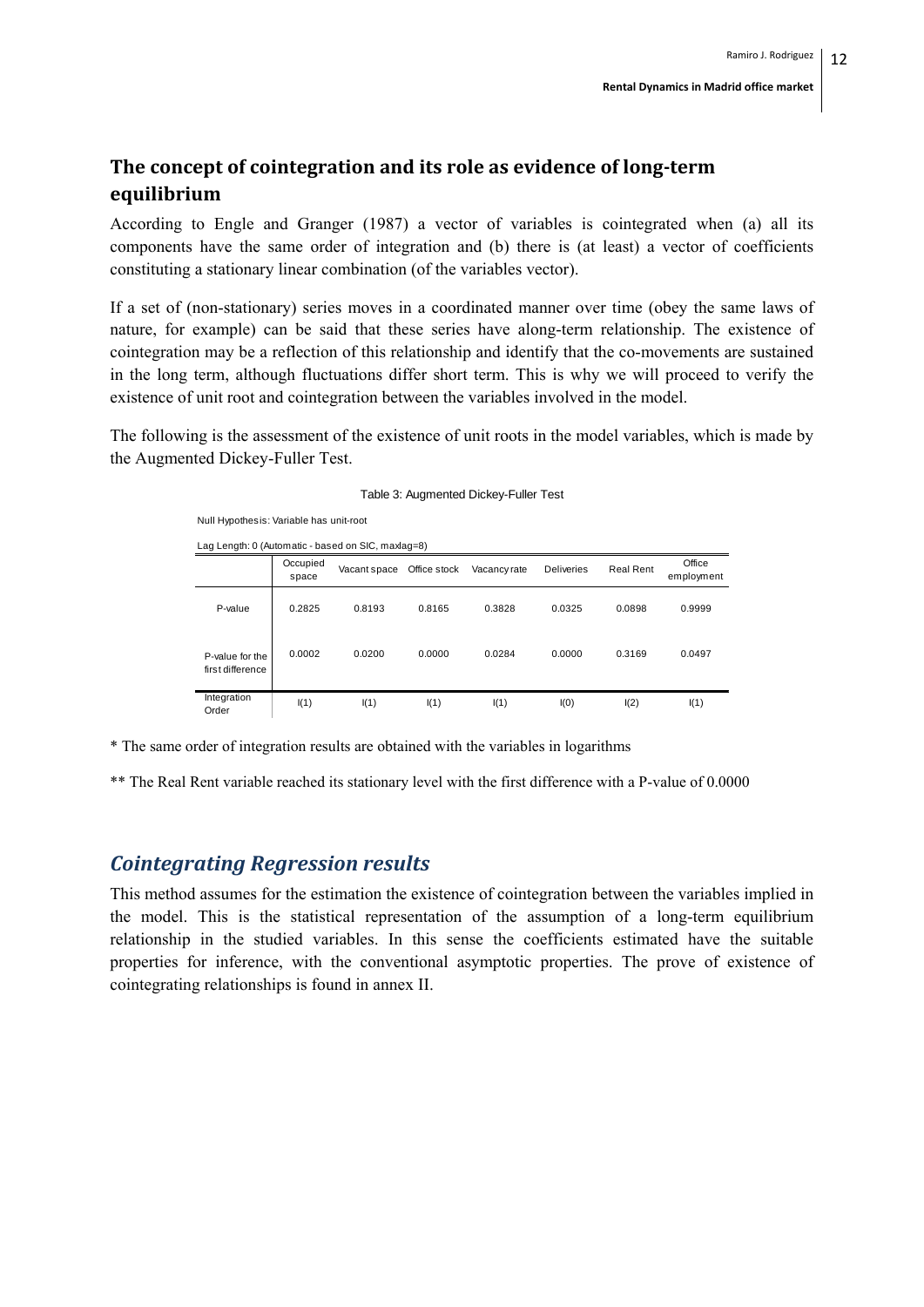| Dependent Variable: LOG(OS)<br>Method: Fully Modified Least Squares (FMOLS)<br>Date: 05/31/12 Time: 18:45<br>Sample: 2002S2 2011S2<br>Included observations: 19<br>Cointegrating equation deterministics: C<br>Long-run covariance estimate (Bartlett kernel, Newey-West fixed bandwidt<br>$= 3.0000$ |                                              |                                                                                                                                    |                                   |                            |  |
|-------------------------------------------------------------------------------------------------------------------------------------------------------------------------------------------------------------------------------------------------------------------------------------------------------|----------------------------------------------|------------------------------------------------------------------------------------------------------------------------------------|-----------------------------------|----------------------------|--|
| Variable                                                                                                                                                                                                                                                                                              | Coefficient                                  | Std. Error                                                                                                                         | t-Statistic                       | Prob.                      |  |
| LOG(EMP)<br>LOG(RRENT)<br>С                                                                                                                                                                                                                                                                           | 0.655839<br>-0.033527<br>11.71849            | 0.023671<br>0.014212<br>0.205484                                                                                                   | 27.70639<br>-2.359070<br>57.02861 | 0.0000<br>0.0314<br>0.0000 |  |
| R-squared<br><b>Adjusted R-squared</b><br>S.E. of regression<br>Durbin-Watson stat                                                                                                                                                                                                                    | 0.968852<br>0.964959<br>0.010422<br>2.130125 | 16.09399<br>Mean dependent var<br>S.D. dependent var<br>0.055676<br>Sum squared resid<br>0.001738<br>Long-run variance<br>5.45E-05 |                                   |                            |  |

### **Estimation of the long‐run demand (equation 1):**

Where OS is the occupied space, EMP is the office employment and RRENT is real rent.

The estimated coefficients are significant and show the effect of employment and rents as predicted by theory.

It is interesting analyzing the effects of the right side variables throughout their coefficients. The main driver of the long-run demand is the office employment, as a 1% change in its level yields a change of 0.6% change in "desired" occupied space. On the contrary a similar change in real average rents will drive a contraction in occupied space by less than 0,01% signalling low price elasticity of demand.

As the properties of the estimation, the Durbin-Watson is over 2 indicating low serial correlation which is translated into good performance of residuals. In fact, the sum of squared residuals is nearly zero.

### **The estimate of difference equations – short‐ term demand:**

| Dependent Variable: DLOG(OS)<br><b>Method: Least Squares</b><br>Date: 05/31/12 Time: 22:22<br>Sample (adjusted): 1996S1 2011S2<br>Included observations: 32 after adjustments<br>DLOG(OS)=C(1)*(LOG(OS(-1)) - 0.65583869261*LOG(EMP(-1)) +<br>$0.0335274284638*LOG(RRENT(-1)) - 11.7184851096) + C(2)$<br>$*DLOG(EMP(-1))$ |                                                                      |                                                                                                                |                         |                                                                   |  |
|----------------------------------------------------------------------------------------------------------------------------------------------------------------------------------------------------------------------------------------------------------------------------------------------------------------------------|----------------------------------------------------------------------|----------------------------------------------------------------------------------------------------------------|-------------------------|-------------------------------------------------------------------|--|
|                                                                                                                                                                                                                                                                                                                            | Coefficient                                                          | Std. Error                                                                                                     | t-Statistic             | Prob.                                                             |  |
| C(1)<br>C(2)                                                                                                                                                                                                                                                                                                               | $-0.169478$<br>0.528393                                              | 0.058151<br>0.154180                                                                                           | $-2.914476$<br>3.427105 | 0.0067<br>0.0018                                                  |  |
| R-squared<br><b>Adjusted R-squared</b><br>S.E. of regression<br>Sum squared resid<br>Log likelihood<br>Durbin-Watson stat                                                                                                                                                                                                  | 0.400143<br>0.380148<br>0.019664<br>0.011600<br>81.35344<br>2.380659 | Mean dependent var<br>S.D. dependent var<br>Akaike info criterion<br>Schwarz criterion<br>Hannan-Quinn criter. |                         | 0.017541<br>0.024976<br>$-4.959590$<br>$-4.867981$<br>$-4.929224$ |  |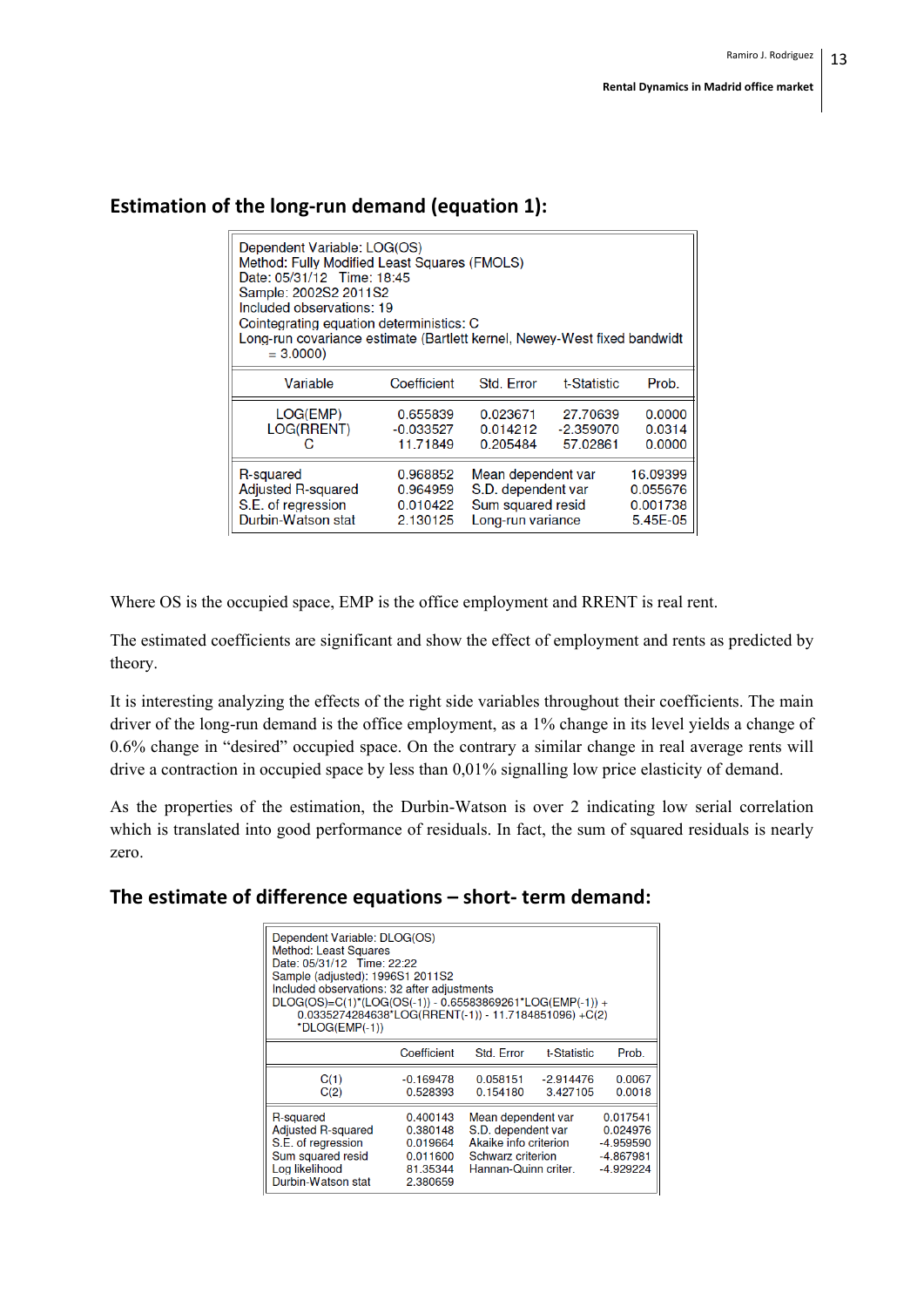Since the model series are I(1) the estimation method for the short term demand has been ordinary least squares. C(1) represents the coefficient of the cointegrating vector and gives information of the speed-of-adjustment of the short-term demand to its long-term trend. Here, the negative sign tells us that the adjustment will offset the imbalance and the coefficient magnitude says that each period 17% of the demand reaches the steady-state occupied space. That is, if demand is below its long-term trend, we expect positive net absorption in the six following periods (3 years) for all firms reach their optimal space usage. Comment at this point that although the sign of  $C(1)$  is as expected, speed of adjustment can be described as high, away from the intuition of rigidities imposed by enforceable contracts.

C(2) is the influence the first difference of employment in the first difference of the occupied space. A constant and the effect of rents were not significant in this model specification, confirming the dominant effect of employment in the demand cycle.

The coefficient of determination does not have a very high level (nor very low), remembering that it is a model in differences. The Durbin-Watson statistic indicates that it has obtained low serial correlation in the residuals. In this way we have an expression for the fluctuations in the short term depending of an exogenous variable (employment) and other endogenous (real rent)

### **Estimation of the Rents equations (equation 4):**

By the method of Fully Modified Least Squares the effect of vacancy rate (VACR) in equilibrium real rent (RRENT) has been estimated.

| Dependent Variable: LOG(RRENT)<br>Method: Fully Modified Least Squares (FMOLS)<br>Date: 05/31/12 Time: 23:00<br>Sample (adjusted): 1995S2 2011S2<br>Included observations: 33 after adjustments<br>Cointegrating equation deterministics: C<br>Long-run covariance estimate (Bartlett kernel, Newey-West fixed bandwidt<br>$= 4.0000$ |                       |                      |                         |                  |  |  |
|---------------------------------------------------------------------------------------------------------------------------------------------------------------------------------------------------------------------------------------------------------------------------------------------------------------------------------------|-----------------------|----------------------|-------------------------|------------------|--|--|
| Variable                                                                                                                                                                                                                                                                                                                              | Coefficient           | Std. Error           | t-Statistic             | Prob.            |  |  |
| LOG(VACR)<br>G                                                                                                                                                                                                                                                                                                                        | -0.458036<br>4.146098 | 0.032040<br>0.082729 | $-14.29590$<br>50.11678 | 0.0000<br>0.0000 |  |  |
| Mean dependent var<br>R-squared<br>5.306718<br>0.843448<br><b>Adjusted R-squared</b><br>S.D. dependent var<br>0.838398<br>0.241562<br>S.E. of regression<br>Sum squared resid<br>0.097107<br>0.292324<br>Durbin-Watson stat<br>Long-run variance<br>1.130549<br>0.008571                                                              |                       |                      |                         |                  |  |  |

In this estimation the coefficients are significant and have the expected signs. In particular, a change of 1% in the vacancy rate (VACR) will lead to a change of half a point in the equilibrium rental level. This denotes a high sensitivity of rents to changes in vacancy rates, which is quite normal due to the total inelasticity of the real estate supply (i.e. new buildings take around two year to be delivered).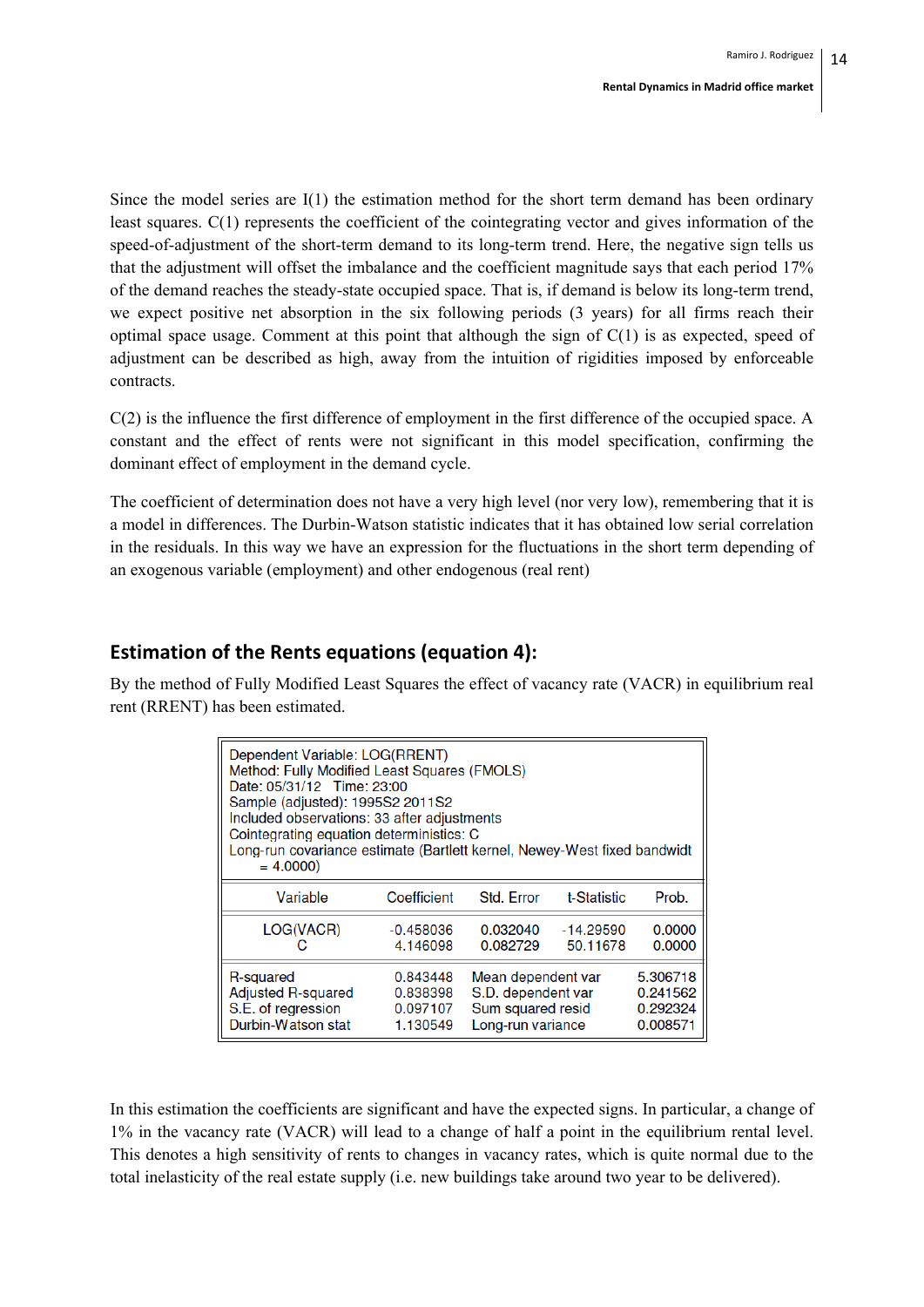## **Using this output for the estimation of the equation (5) of short term rental dynamics:**

| Dependent Variable: DLOG(RRENT)<br><b>Method: Least Squares</b><br>Date: 05/31/12 Time: 23:23<br>Sample (adjusted): 1996S2 2011S2<br>Included observations: 31 after adjustments<br>DLOG(RRENT)=C(1)*(LOG(RRENT(-1)) +0.458035883806*LOG(VACR(-1)<br>$-4.14609839363$ + $C(2)^*$ DLOG(RRENT(-2)) |                                                                      |                                                                                                                |                       |                                                                   |  |  |
|--------------------------------------------------------------------------------------------------------------------------------------------------------------------------------------------------------------------------------------------------------------------------------------------------|----------------------------------------------------------------------|----------------------------------------------------------------------------------------------------------------|-----------------------|-------------------------------------------------------------------|--|--|
|                                                                                                                                                                                                                                                                                                  | Coefficient                                                          | Std. Error                                                                                                     | t-Statistic           | Prob.                                                             |  |  |
| C(1)<br>C(2)                                                                                                                                                                                                                                                                                     | -0.733010<br>0.269199                                                | 0.153012<br>0.128555                                                                                           | -4.790524<br>2.094043 | 0.0000<br>0.0451                                                  |  |  |
| R-squared<br><b>Adjusted R-squared</b><br>S.E. of regression<br>Sum squared resid<br>Log likelihood<br>Durbin-Watson stat                                                                                                                                                                        | 0.567410<br>0.552493<br>0.077246<br>0.173041<br>36.43022<br>1.964820 | Mean dependent var<br>S.D. dependent var<br>Akaike info criterion<br>Schwarz criterion<br>Hannan-Quinn criter. |                       | 0.002458<br>0.115472<br>$-2.221305$<br>$-2.128789$<br>$-2.191147$ |  |  |

Here C(1) represents the effect of the speed of adjustment of the short-term rent levels to the real underlying rent. The coefficient has the expected sign and denotes that each period the short term rents will offset long-term deviations in a prompt fashion. This is normal because it is quite immediate a 'price tag' change in presence of a vacancy rate variation.

C(2) is the impact of lagged rents variations on the current rent variation and tells us that past rent dynamics have repercussions in current rent dynamics.

We get very low correlation in the residuals (Durbin Watson near 2) and an acceptable coefficient of determination (55%).

### **Estimation of building starts (equation 6):**

The estimated supply function has not been carried out, because the model uses building starts which currently are not available for Madrid. We have obtained construction deliveries and for this reason we have used them as an exogenous variable. The advantage of this new specification is that data are very precise because the developers put into the public domain their future deliveries, seeking investors/occupants of the spaces they build. For this case, it has been registered the future office supply for the 2011-2016 period in each semester (COMP).

## *Results of the Johansen approach*

In this case we have specified a VEC model with the following variables (in logs): Occupied space, Vacancy Rate, real Rents and Employment.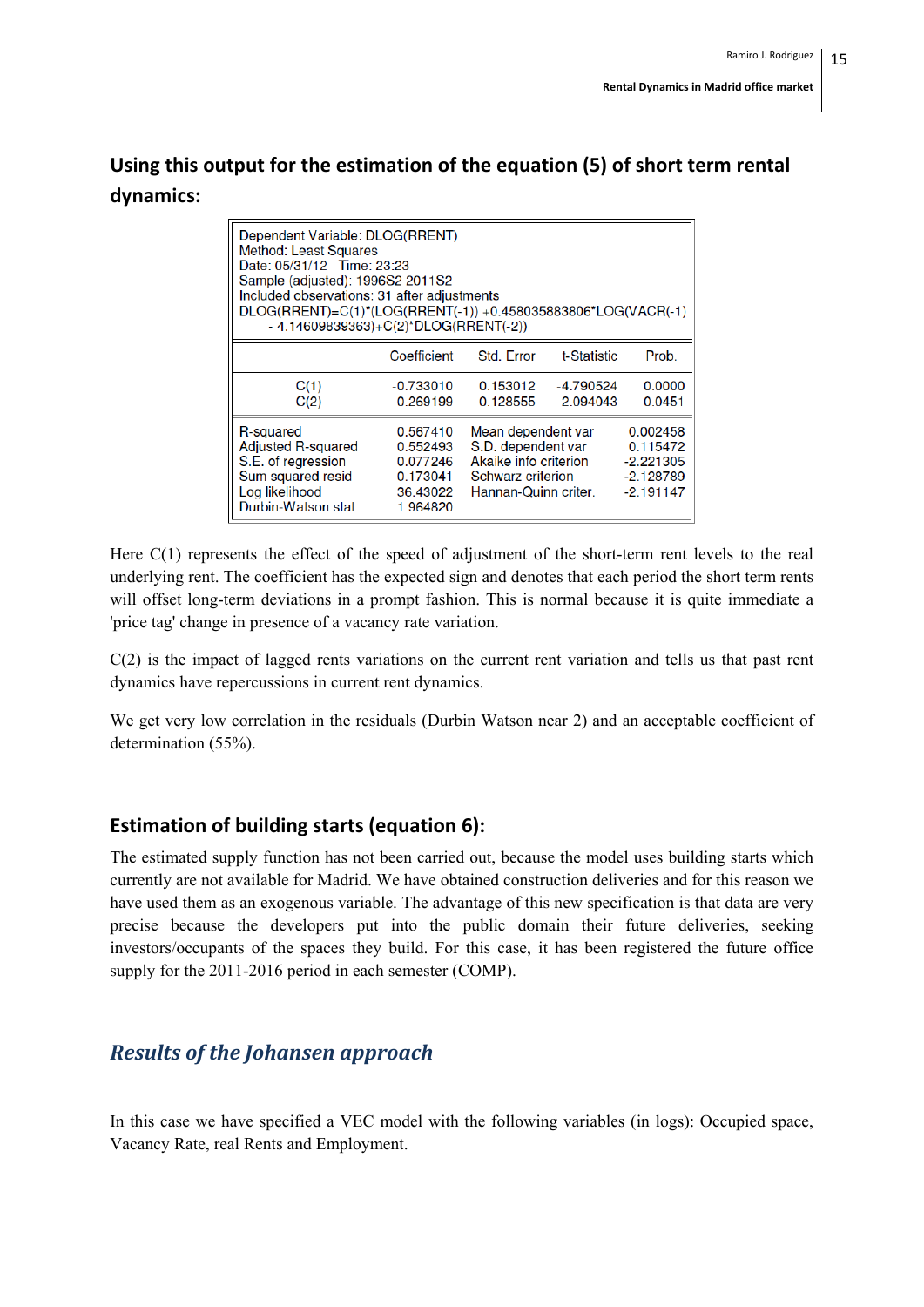As we have found three cointegrating relations (available in the appendix), we have incorporated them into the estimation and we have restricted their cointegrating vectors and coefficients according to economic theory explained at first.

Under the new model the long term occupied stock depends on the employment and rents (cointegration equation 1) and rents depend on the vacancy rate (cointegration equation 2). We have used one delay, following the Akaike Information Criterion, rejecting the use of 2 and 3 delays.

| <b>Vector Error Correction Estimates</b><br>Date: 06/01/12 Time: 15:07<br>Sample (adjusted): 1996S1 2011S2<br>Included observations: 32 after adjustments<br>Standard errors in () & t-statistics in []                                                                                                                                      |                                          |                                    |  |  |  |  |
|----------------------------------------------------------------------------------------------------------------------------------------------------------------------------------------------------------------------------------------------------------------------------------------------------------------------------------------------|------------------------------------------|------------------------------------|--|--|--|--|
| <b>Cointegration Restrictions:</b><br>$B(1,1)=1$ , $B(1,3)=0$<br>$B(2,1)=0$ , $B(2,2)=1$ , $B(2,4)=0$<br>$A(1,2)=0$<br>$A(2,1)=0$<br>Convergence achieved after 75 iterations.<br>Restrictions identify all cointegrating vectors<br>LR test for binding restrictions (rank = $2$ ):<br>10.24004<br>Chi-square(3)<br>Probability<br>0.016632 |                                          |                                    |  |  |  |  |
| Cointegrating Eq:                                                                                                                                                                                                                                                                                                                            | CointEq1                                 | CointEq2                           |  |  |  |  |
| $LOG(OS(-1))$                                                                                                                                                                                                                                                                                                                                | 1.000000                                 | 0.000000                           |  |  |  |  |
| $LOG(RRENT(-1))$                                                                                                                                                                                                                                                                                                                             | $-0.016177$<br>(0.03732)<br>$[-0.43343]$ | 1 000000                           |  |  |  |  |
| $LOG(VACR(-1))$                                                                                                                                                                                                                                                                                                                              | 0.000000                                 | 0.506285<br>(0.02411)<br>[20.9988] |  |  |  |  |
| $LOG(EMP(-1))$                                                                                                                                                                                                                                                                                                                               | $-1.066003$<br>(0.02991)<br>$[-35.6394]$ | 0.000000                           |  |  |  |  |
| С                                                                                                                                                                                                                                                                                                                                            | -8.634708                                | $-4.021758$                        |  |  |  |  |

The cointegrating equation 1 (CointEq1) was standardized in the occupied space and depends inversely on rents and positively on employment. The strong significance of the coefficient of employment tells us that the needs of physical space are paramount for the demand, giving rent levels a secondary roll.

In the cointegrating equation 2 (CointEq2) it has been demonstrated that equilibrium rents depend on vacancy rate, and that for instance, a 1% increase in the vacancy rate will lower long-term rents by half a point.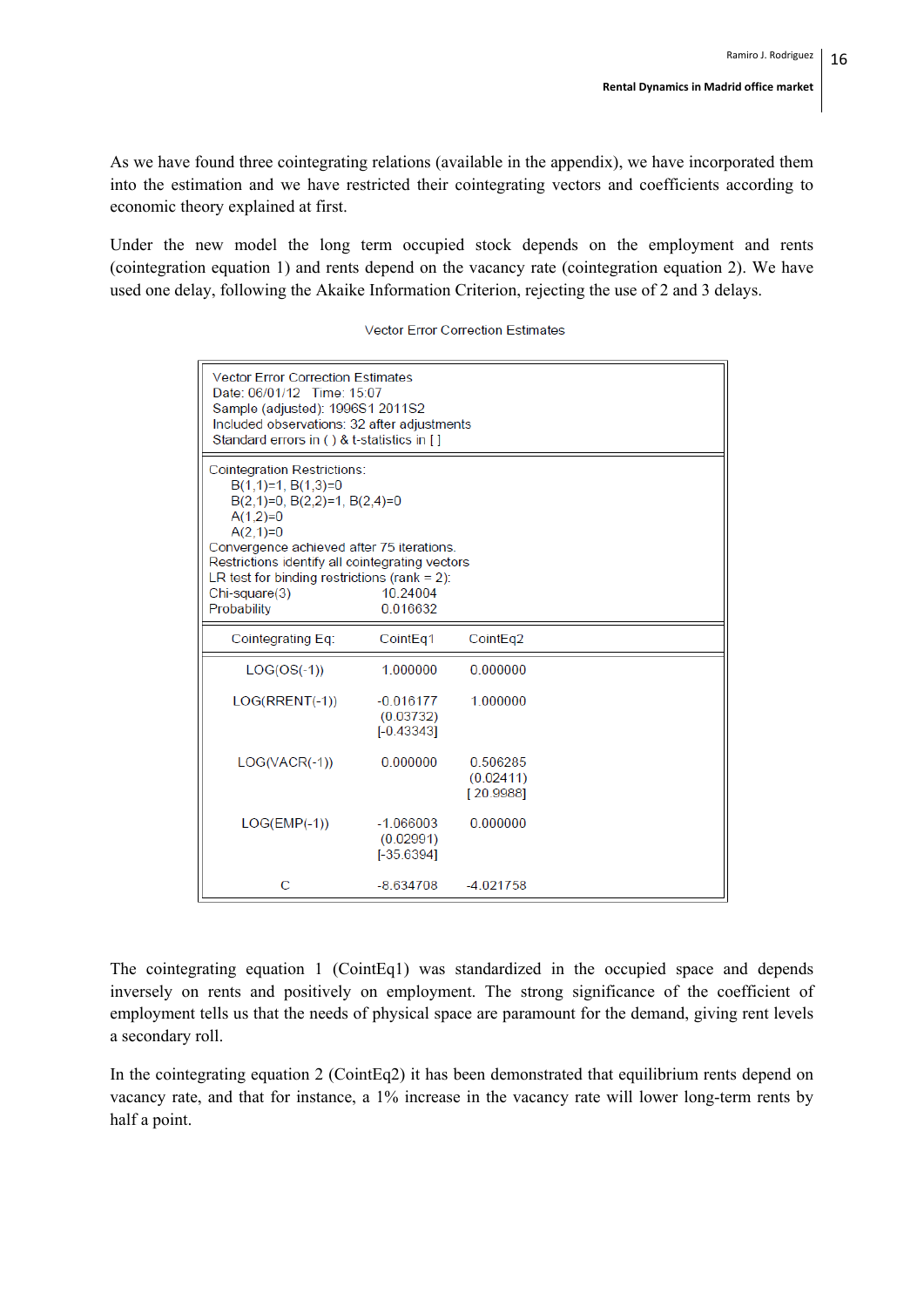As for the short-run dynamics, we have restricted the difference equation of demand (Occupied Space) to not be affected by CointEq2, while the equation of short-term price (Real Rent) is only restricted to not be affected by CointEq1. The results of short-term equations are showed below:

| <b>Error Correction:</b>                                                                                                                       |              |                                                                | D(LOG(OS)) D(LOG(RREN D(LOG(VACR)D(LOG(EMP)) |              |
|------------------------------------------------------------------------------------------------------------------------------------------------|--------------|----------------------------------------------------------------|----------------------------------------------|--------------|
| CointEq1                                                                                                                                       | 0.183964     | 0.000000                                                       | $-2.626422$                                  | 0.188191     |
|                                                                                                                                                | (0.08459)    | (0.00000)                                                      | (0.63993)                                    | (0.04723)    |
|                                                                                                                                                | [2.17486]    | [NA]                                                           | $[-4.10423]$                                 | [3.98448]    |
| CointEg2                                                                                                                                       | 0.000000     | $-0.796432$                                                    | $-1.286989$                                  | 0.021430     |
|                                                                                                                                                | (0.00000)    | (0.23681)                                                      | (0.52145)                                    | (0.03179)    |
|                                                                                                                                                | [ NA]        | $[-3.36323]$                                                   | $[-2.46811]$                                 | [0.67409]    |
| $D(LOG(OS(-1)))$                                                                                                                               | $-0.715650$  | $-1.781371$                                                    | 7.240369                                     | $-0.116515$  |
|                                                                                                                                                | (0.22174)    | (0.85529)                                                      | (1.85863)                                    | (0.10483)    |
|                                                                                                                                                | $[-3.22746]$ | $[-2.08276]$                                                   | [3.89553]                                    | $[-1.11150]$ |
| D(LOG(RRENT(-1)))                                                                                                                              | 0.000769     | 0.031445                                                       | 0.017307                                     | $-0.006136$  |
|                                                                                                                                                | (0.04442)    | (0.17135)                                                      | (0.37237)                                    | (0.02100)    |
|                                                                                                                                                | [0.01731]    | [0.18351]                                                      | [0.04648]                                    | $[-0.29216]$ |
| $D(LOG(VACR(-1)))$                                                                                                                             | $-0.075021$  | $-0.007242$                                                    | 0.966692                                     | $-0.011979$  |
|                                                                                                                                                | (0.03151)    | (0.12153)                                                      | (0.26410)                                    | (0.01490)    |
|                                                                                                                                                | $[-2.38108]$ | $[-0.05959]$                                                   | [3.66038]                                    | $[-0.80425]$ |
| $D(LOG(EMP(-1)))$                                                                                                                              | 0.595134     | 0.829558                                                       | $-5.978051$                                  | 0.888758     |
|                                                                                                                                                | (0.21728)    | (0.83810)                                                      | (1.82128)                                    | (0.10272)    |
|                                                                                                                                                | [2.73900]    | [0.98980]                                                      | <b>F-3.282341</b>                            | [ 8.65223]   |
| c                                                                                                                                              | 0.019517     | 0.019400                                                       | $-0.018153$                                  | 0.003463     |
|                                                                                                                                                | (0.00641)    | (0.02474)                                                      | (0.05375)                                    | (0.00303)    |
|                                                                                                                                                | [3.04344]    | [0.78431]                                                      | $[-0.33771]$                                 | [1.14240]    |
| R-squared                                                                                                                                      | 0.550517     | 0.676983                                                       | 0.575040                                     | 0.857241     |
| Adj. R-squared                                                                                                                                 | 0.442641     | 0.599458                                                       | 0.473049                                     | 0.822978     |
| Sum sq. resids                                                                                                                                 | 0.008692     | 0.129325                                                       | 0.610717                                     | 0.001943     |
| S.E. equation                                                                                                                                  | 0.018646     | 0.071924                                                       | 0.156297                                     | 0.008815     |
| <b>F-statistic</b>                                                                                                                             | 5.103234     | 8.732532                                                       | 5.638170                                     | 25.01999     |
| Log likelihood                                                                                                                                 | 85.97091     | 42.77259                                                       | 17.93568                                     | 109.9448     |
| <b>Akaike AIC</b>                                                                                                                              | -4.935682    | $-2.235787$                                                    | $-0.683480$                                  | $-6.434052$  |
| Schwarz SC                                                                                                                                     | -4.615052    | $-1.915157$                                                    | $-0.362851$                                  | $-6.113422$  |
| Mean dependent                                                                                                                                 | 0.017541     | 0.001861                                                       | 0.002157                                     | 0.017969     |
| S.D. dependent                                                                                                                                 | 0.024976     | 0.113644                                                       | 0.215310                                     | 0.020952     |
| Determinant resid covariance (dof adj.)<br>Determinant resid covariance<br>Log likelihood<br>Akaike information criterion<br>Schwarz criterion |              | 1.69E-12<br>6.29E-13<br>265,3030<br>$-14.33144$<br>$-12.68249$ |                                              |              |

**Vector Error Correction Estimates** 

In this model the coefficient of CointEq1 is significant in the cyclic demand equation. In this equation, lags of occupied space are highly significant, showing autoregressive behaviour, natural in real estate figures. Variations in employment also impact variations of occupied space. Rent variations are not significant in the short run, maybe due to rigidities imposed by lease contracts.

The coefficient of CointEq2 is significant for the cyclic equation of Rents and gives information of how short term rents fit to the long-term trend. In this case, short-term rents 'seek' the equilibrium correcting 80% of the deviation each period. The speed of adjustment can be justified through the easiness of price-tag change. CointEq2 is the main driver of short-term rents as the other coefficients tend to be non significant.

### *Rent oscillation around the equilibrium path*

One of the utilities of the error correction models is the analysis of the oscillation of the observed series (cycle) around the estimated long-run equilibrium. Next we make this analysis for rental series in Madrid, but can be done to other endogenous model variables.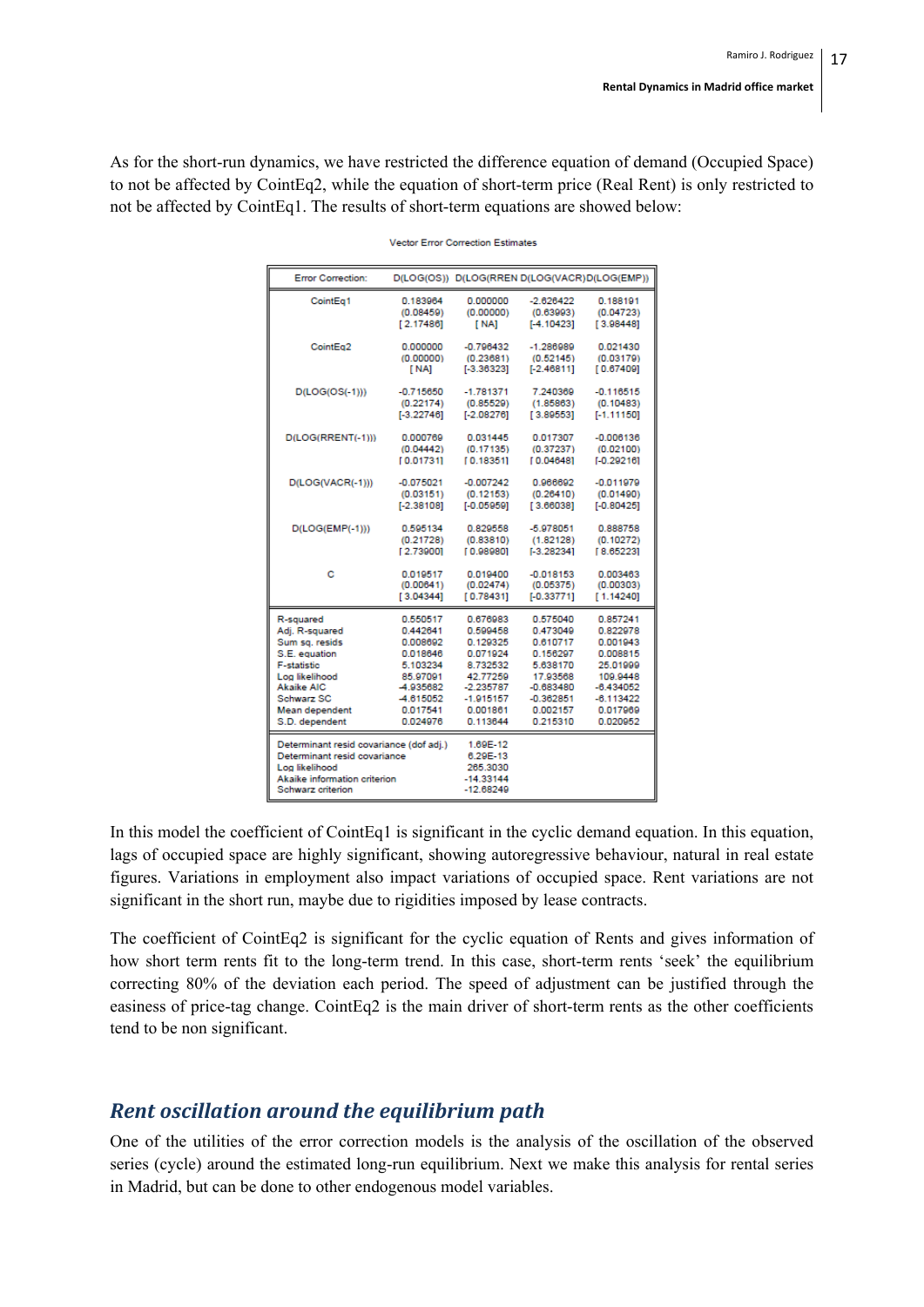

Chart 4. Short and long term trends in rents (€/m<sup>2</sup>/year))

Figure 4 shows the two long-term estimated paths for each methodology. The blue line corresponds to the equilibrium path of the structural model and the Johansen green. The green line describes the observed rent path. The oscillations of both methods are quite similar, except for the "dot-com" bubble period where Johansen approach predicts a high value of equilibrium rents. Thus, the forecast adjustments are high (see forecasts section) to these models with the deviations between long and short term are low. Both models agree in warning that between 1996 and 1999 market rents were below its equilibrium value. Also that after the the "dot com" crisis property (2001-2002) was overrated. Thereafter, the equilibrium path is almost identical in both models, pointing alternating phases of over and undervaluation of the offices. Two years before the current crisis market fundamentals pointed undervaluation, to reach the corresponding overreaction of 2008 (it is normal to see these 'over-reaction' in prices during periods of transition in many economic series). Since then we have seen a period of overvaluation through the end of 2010. At this point the structural model indicates the end of the overvaluation, while Johansen tells us that there is still room for more negative rent adjustments.

Next an analysis of rental deviations is displayed where observed rents is weighted against the equilibrium calculated by both methodologies.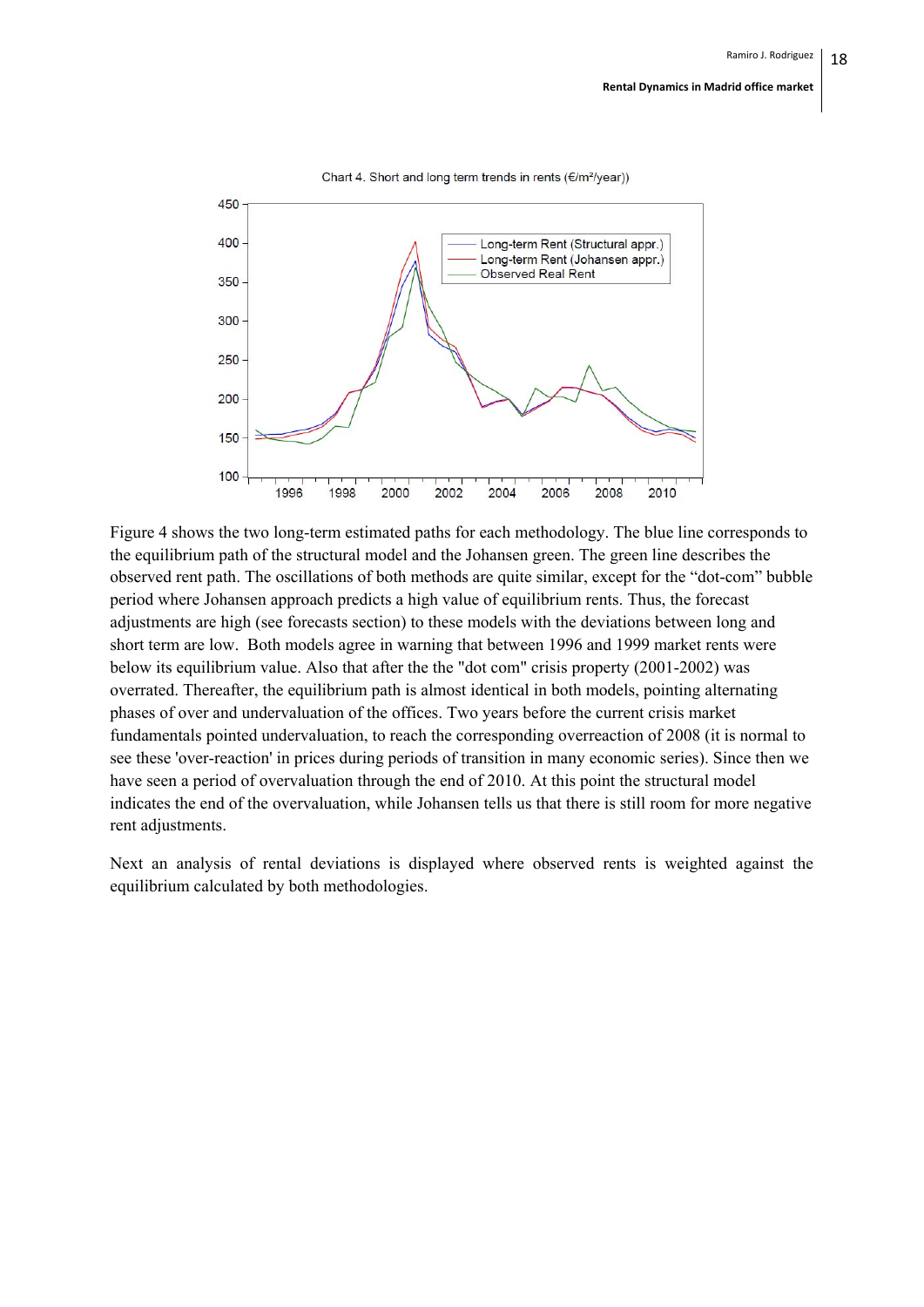

Figure 5 shows the rate of deviation of each observation of the series of real rent against its long-term path. Negative values indicate underestimation of the property and positive overvaluation. Both models predict the same periods of under and overvaluation. It is clear that in 1995 the rents were entered the 'undervaluation zone' and remained there until the burst of the dot-com hype. The burst of the 'dot com' bubble led to a sharp imbalance and the property came to be valued over 15% its fundamental value. This imbalance was reduced almost as quickly as it came. However, between 2002 and 2008 short-term rents bounced between under and overrating. However, the rebounds are skewed to the positive quadrant. After the current crisis, rents have not been able to reach their long-term path and keep above it. Nevertheless rents ended 2011 below 10% of overvaluation.

### *Johansen Vs. Structural Methodology: Out‐of‐sample forecasts*

Below are the results of the dynamic forecasts, using the previous predicted value for the next forecasted period. Forecasts have been made for the span H2-2008 to H2-2011 yielding the following remarks:

- Demand is predicted with some accuracy in both cases. In the Johansen's methodology, occupied space prevision remains below the actual value for the last 3 periods
- Rents tend to present the same trend as the observed value, however, with the Johansen approach they remain over the observed rent.
- Vacancy rates fit better with the structural approach having all the forecasted values of the Johansen approach well over the actual value.

In summary, both models have some level of gap, but the structural methodology seems to be more accurate than that of Johansen's.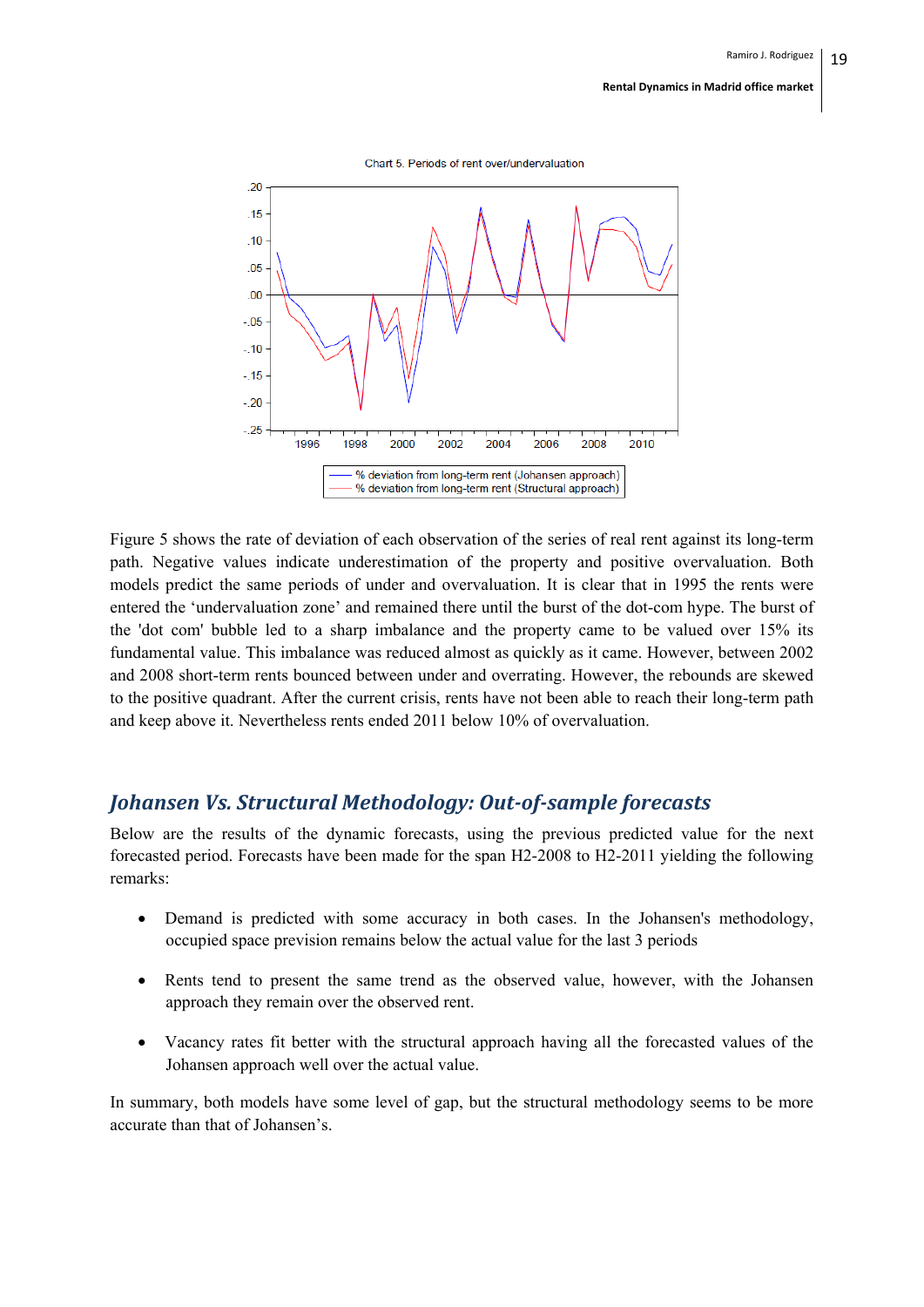

In general, the fluctuations with Johansen methodology are lower, but fail in predicting rents and vacancy rate. Both models predict well the demand, although the Johansen model the gap is greater.

### *Conclusion and discussion*

Empirical literature about the long-term relationships in real estate markets is still scarce. There is still room for best performances in modeling commercial property markets. This deficiency is even higher in Spain, where little research has been done in this matter. It is in this sense that this work has been proposed, using the theoretical framework of Wheaton, Torto and Evans (1997) and taking into account the characteristics of the Madrid office market, modeling econometrically its short and long term dynamics. In addition to the three classical endogenous variables (Occupied space, vacancy rates and rents) an exogenous variable - employment in the service sector of the Community of Madrid –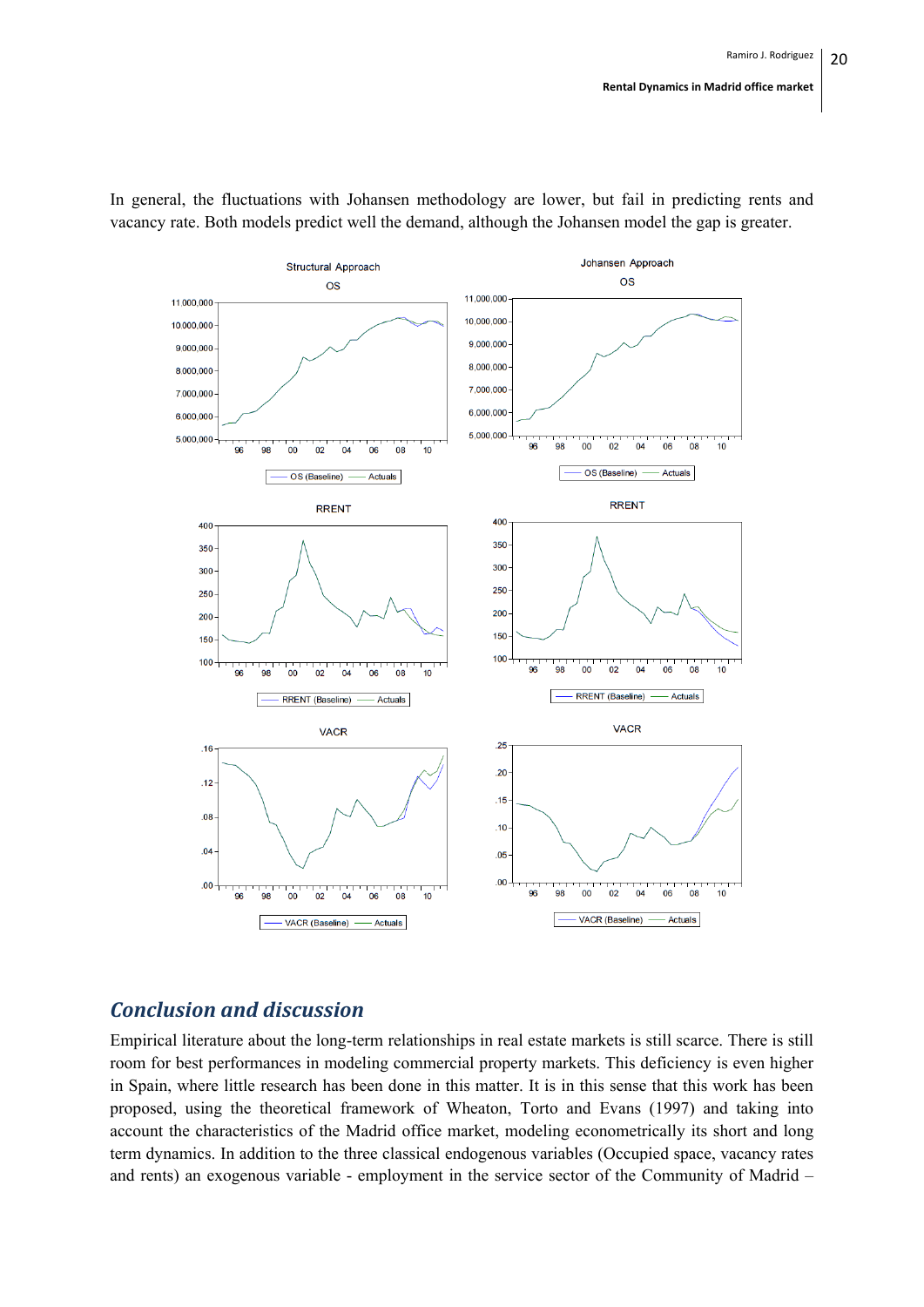has been used as an indicator of the economic activity and needs of office space. We estimated two models that include dynamic cointegration relationships in the long run. One utilizes the cointegration regression, using the estimation method of Fully Modified Least Squares OLS proposed by Phillips and Hansen (1990), and another using the methodology of Johansen cointegration and error correction model. Both models are capable of capturing much of the dynamics of short and long term of the series studied. In the dynamic projections outside the sample, the cointegrating regression method has better performance. Additionally, the structural model equations are well supported by the economic theory as the functional form and regresors (in the equations of long and short term) are taken from this base. It is worth noting that both models do well for the analysis of deviations of the trend versus cycle. In this way an application has been studied on rents dynamics concluding that after the rise of the dot-com hype rents became overvalued, with an overrating reaching 15 in early 2001. From the beginning of the current crisis rents have stayed oversized compared to the equilibrium rent. One would expect to see further adjustments in the coming periods towards their equilibrium levels, therefore presenting added discounts.

The extension to a larger number of observations over time will shed more light on the assertiveness of these models. It is desirable that further work integrates more economic variables in the estimates, such as interest rates and construction costs the better model the supply side of the Madrid's office market.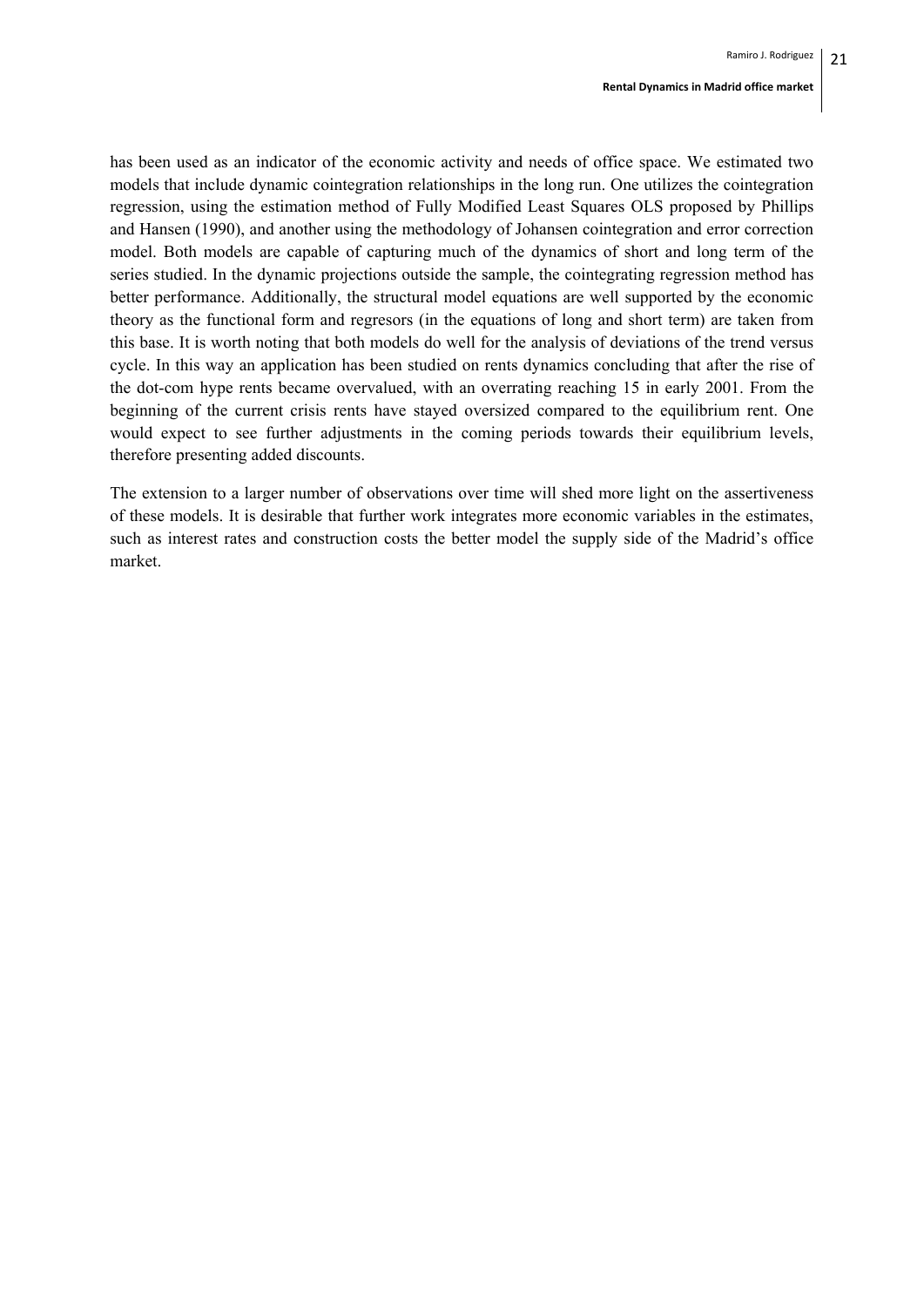#### **Bibliography**

Alberts, W. W., 1962. Business cycles, residential construction cycles and the mortgage market. *The journal of political economy LXX(1),* pp. 263‐281.

Ball, M., Lizieri, C. & MacGregor, B. D., 1998. *The economics of commercial property markets.* New York: Routledge.

Blanck, D. M. & Winnick, L., 1953. The structure of the housing Market. *Quarterly journal of economics,* pp. 181‐203.

BNP Paribas Real Estate España, 2011. *El mercado de oficinas en Madrid y Barcelona, segundo trimestre,* Madrid: s.n.

Brooks, C. & Tsolacos, S., 2010. *Real Estate Modelling and Forecasting.* Cambridge: Cambridge University Press.

Brounen, D. & Jennen, M., 2009. Local office rent dynamics. A tale of ten cities. *Journal of real estate finance and economics,* pp. 385‐402.

DiPascuale, D. & Wheaton, W., 1995. *Urban Economics and Real Estate Markets.* New Jersey: Prentice Hall.

Engle, R. & Granger, C. W., 1987. Cointegration and errror correction: representation, estimation and testing. *Econométrica (55‐2),* pp. 251‐276.

Ferri, M. G., 1977. An Application of Hedonic Indexing Methods to Monthly Changes in Housing Prices: 1965‐1975. *American Real Estate and Urban Economics Association Journal. Winter, v. 5, iss. 2,* pp. 455‐462.

Fuerst, F., 2010. Supply elasticities and developers' expectations: a study of European office markets. *Journal of European Real Estate Research, vol. 3, No. 1,* pp. 5‐23.

Hansen, B. E., 1992a. Efficient estimation and testing of coitegrating vector in the presence of deterministic trends. *Journal of econometrics,* pp. 87‐121.

Hansen, B. E., 1992b. Tests for parameter instability in regressions with I(1) processes. *Journal of business and economic statistics,* pp. 321‐335.

Johansen, S., 1991. Estimation and hypothesis testing of cointegration vectors in Gaussian vector autoregressive models". *Econometrica,* pp. 1551‐1580.

Johansen, S., 1996. *Likelihood‐based inference in cointegrated vector autoregresive models.* Nueva York: Oxford University Press.

Phillips, P. C. & Hansen, B. E., 1990. Statistical inference in instrumental variables regressions with I(1) processes. *The review of economic studies,* pp. 99‐125.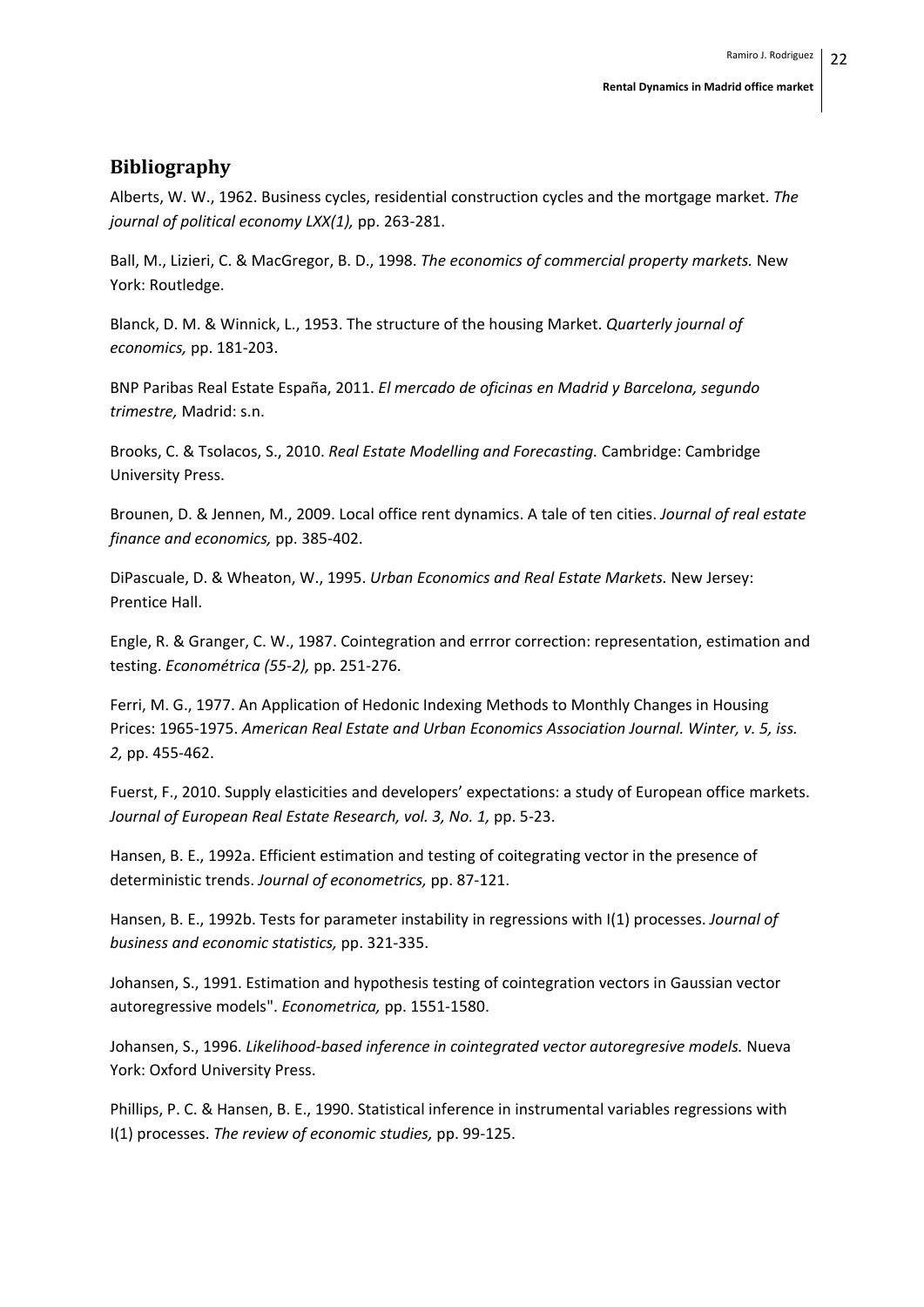Pritchett, C. P., 1977. The Effect of Regional Growth Characteristics on Regional Housing Prices. *American Real Estate and Urban Economics Association Journal, Vol 5, iss. 2,* pp. 189‐208.

Rosen, K. T., 1984 . Toward a Model of the Office Building Sector. *Real Estate Economics, fall 1984,* p. 261.

Wheaton, W., 1987. The Cyclic Behavior Of The National Office Market. *Real Estate Economics, vol 15, No 4,* pp. 221‐281.

Wheaton, W. C., Torto, R. G. & Evans, P., 1997. The Cyclic Behavior of the Greater London Office Market. *Journal of Real Estate Finance and Economics, vol. 15, iss. 1,* pp. 77‐92.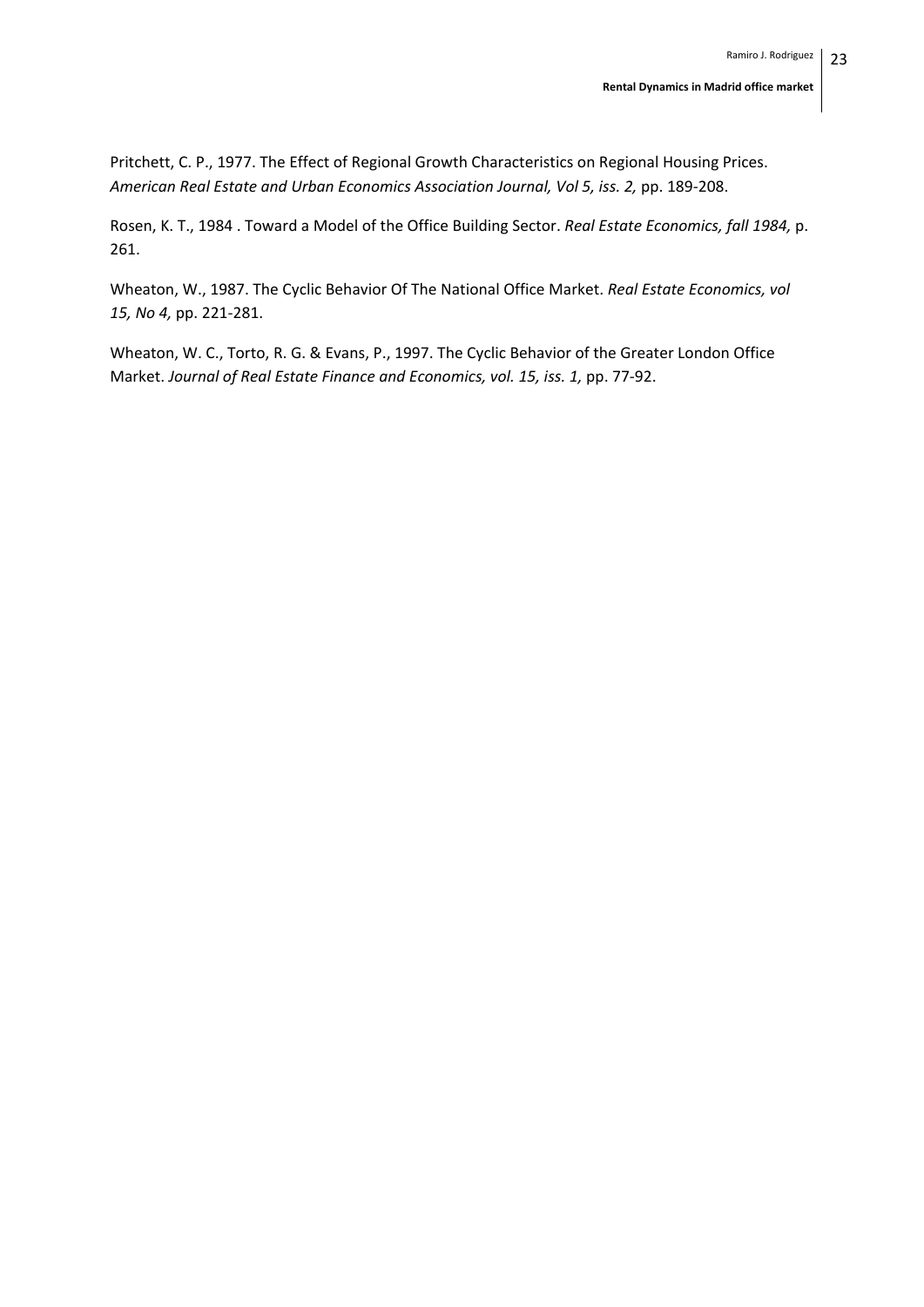### Annex 1 – Details of the model variables

### Frequency: semi-annual

Sample range: 1995:1 – 2011:2

| <b>Variable</b>                | Unit                         | <b>Definition</b>                                                  | <b>Source</b>                                               | <b>Remarks</b>                                                                        |
|--------------------------------|------------------------------|--------------------------------------------------------------------|-------------------------------------------------------------|---------------------------------------------------------------------------------------|
| Office employment in<br>Madrid | Persons                      | People employed in<br>activities<br>demanding office<br>space      | Ministerio de trabajo e<br>inmigración, Oxford<br>Economics | Employment in<br>financial sector,<br>insurance, business<br>services and real estate |
| Office stock                   | m <sup>2</sup>               | Surface area of<br>offices inside<br>Madrid's<br>metropolitan area | <b>BNP</b> Paribas Real<br>Estate                           |                                                                                       |
| Deliveries                     | m <sup>2</sup>               | Added new<br>buildings each<br>period                              | <b>BNP</b> Paribas Real<br>Estate                           |                                                                                       |
| Occupied surface               | m <sup>2</sup>               | Part of the stock<br>actually taken-up                             | <b>BNP</b> Paribas Real<br>Estate                           |                                                                                       |
| Vacant surface                 | m <sup>2</sup>               | Surface area<br>immediate<br>available for lease                   | <b>BNP</b> Paribas Real<br>Estate                           |                                                                                       |
| Vacancy rate                   | $\frac{0}{0}$                | Ratio of vacant<br>space over total<br>stock                       | <b>BNP</b> Paribas Real<br>Estate                           |                                                                                       |
| Average real rents             | $\frac{\epsilon}{m^2}$ /year | Headlight rents                                                    | <b>BNP</b> Paribas Real<br>Estate                           | Deflated using IMF<br>GDP deflator                                                    |